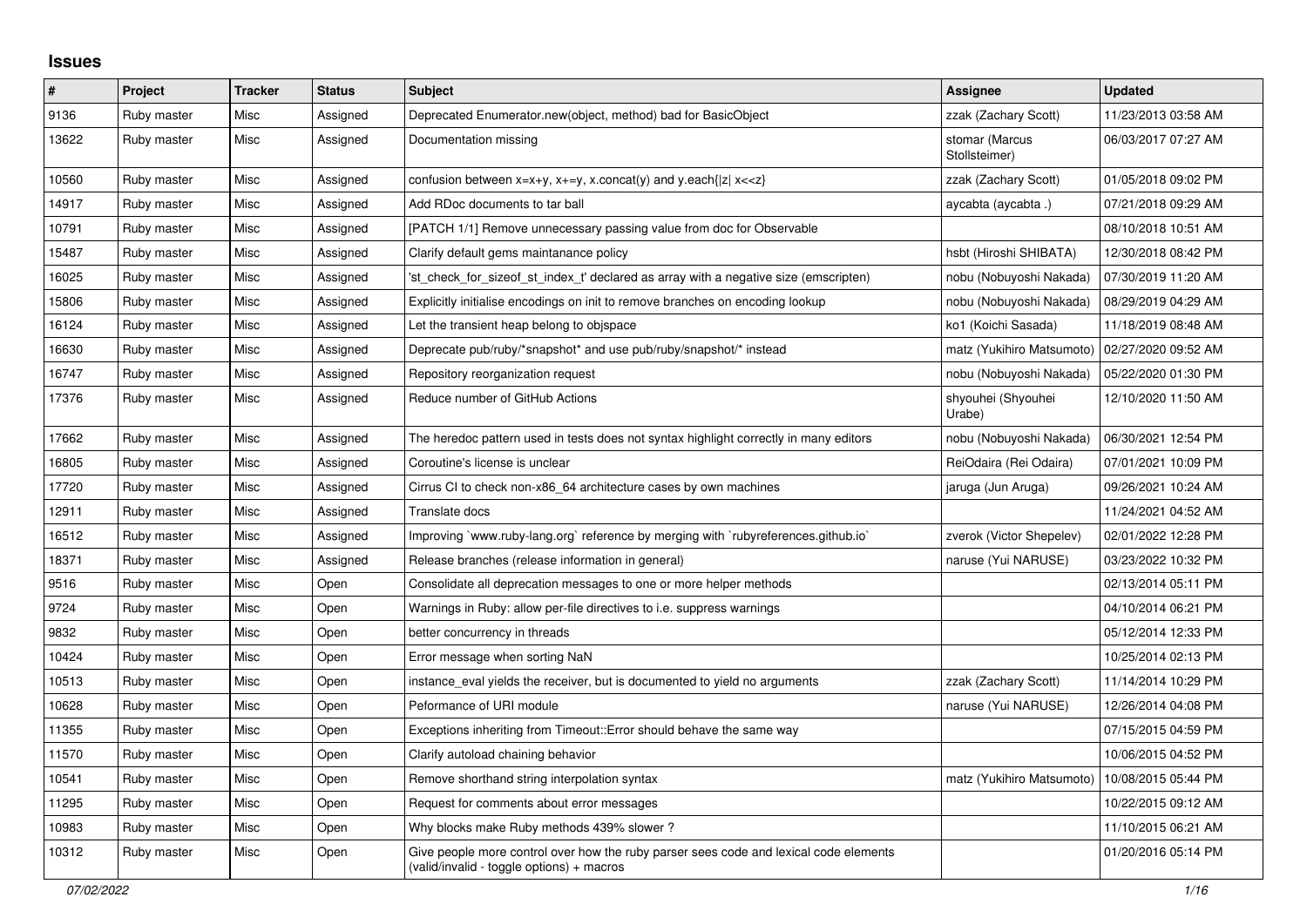| #     | <b>Project</b> | <b>Tracker</b> | <b>Status</b> | Subject                                                                                                                                               | <b>Assignee</b>           | <b>Updated</b>      |
|-------|----------------|----------------|---------------|-------------------------------------------------------------------------------------------------------------------------------------------------------|---------------------------|---------------------|
| 12277 | Ruby master    | Misc           | Open          | Coding rule: colum number                                                                                                                             |                           | 04/13/2016 06:32 PM |
| 12595 | Ruby master    | Misc           | Open          | Documentation                                                                                                                                         |                           | 07/18/2016 04:39 PM |
| 12751 | Ruby master    | Misc           | Open          | Incompatibility of Ruby 3                                                                                                                             |                           | 09/14/2016 12:48 PM |
| 13209 | Ruby master    | Misc           | Open          | fact.rb in ruby/sample variations                                                                                                                     |                           | 02/14/2017 12:10 AM |
| 13497 | Ruby master    | Misc           | Open          | Docs, code samples, Ripper example                                                                                                                    |                           | 04/23/2017 04:27 AM |
| 13634 | Ruby master    | Misc           | Open          | NilClass is lying about respond_to?(:clone)                                                                                                           |                           | 06/06/2017 08:27 AM |
| 13787 | Ruby master    | Misc           | Open          | The path to Ruby 3.x - would it be useful to have a separate thread here at the tracker, for<br>discussions and issues and ideas related to ruby 3.x? |                           | 08/08/2017 08:29 AM |
| 13804 | Ruby master    | Misc           | Open          | Protected methods cannot be overridden                                                                                                                |                           | 08/10/2017 09:41 PM |
| 13072 | Ruby master    | Misc           | Open          | Current state of date standard library                                                                                                                |                           | 09/02/2017 05:38 PM |
| 14037 | Ruby master    | Misc           | Open          | Writing doxygen document comments to static functions                                                                                                 |                           | 10/21/2017 07:48 AM |
| 14149 | Ruby master    | Misc           | Open          | Ruby Birthday Thread - 25th years anniversary                                                                                                         |                           | 12/02/2017 01:40 AM |
| 14190 | Ruby master    | Misc           | Open          | What are the semantics of \$SAFE?                                                                                                                     |                           | 12/15/2017 10:28 PM |
| 13968 | Ruby master    | Misc           | Open          | [Ruby 3.x perhaps] - A (minimal?) static variant of ruby                                                                                              |                           | 01/14/2018 03:24 PM |
| 14673 | Ruby master    | Misc           | Open          | Documentation for `Array#drop` / `drop_while` unclear in regard to modification                                                                       |                           | 04/10/2018 09:51 AM |
| 14692 | Ruby master    | Misc           | Open          | Question: Ruby stdlib's Option Parser                                                                                                                 | nobu (Nobuyoshi Nakada)   | 04/22/2018 05:53 AM |
| 14735 | Ruby master    | Misc           | Open          | thread-safe operations in a hash could be documented                                                                                                  |                           | 05/04/2018 01:09 PM |
| 14760 | Ruby master    | Misc           | Open          | cross-thread IO#close semantics                                                                                                                       | matz (Yukihiro Matsumoto) | 05/17/2018 08:21 AM |
| 14768 | Ruby master    | Misc           | Open          | Add documentation for    and &&                                                                                                                       |                           | 05/17/2018 09:45 AM |
| 14770 | Ruby master    | Misc           | Open          | [META] DevelopersMeeting                                                                                                                              |                           | 05/17/2018 12:28 PM |
| 14825 | Ruby master    | Misc           | Open          | When redefining 'attr_xx' methods the visibility becomes 'public'                                                                                     |                           | 06/05/2018 05:57 AM |
| 10783 | Ruby master    | Misc           | Open          | String#concat has an "appending" behavior                                                                                                             |                           | 08/08/2018 03:08 AM |
| 15136 | Ruby master    | Misc           | Open          | Fix - Wparentheses warnings                                                                                                                           |                           | 09/20/2018 09:41 AM |
| 15224 | Ruby master    | Misc           | Open          | [DOCs] Minor inconsistency in class Array #initialize_copy -<br>https://ruby-doc.org/core-2.5.1/Array.html#method-i-initialize_copy                   |                           | 10/13/2018 02:26 PM |
| 15249 | Ruby master    | Misc           | Open          | Documentation for attr_accessor and attr_reader should be corrected                                                                                   |                           | 10/23/2018 08:09 PM |
| 15202 | Ruby master    | Misc           | Open          | Adding Coverity Scan to CI to see the result casually                                                                                                 |                           | 10/25/2018 10:50 AM |
| 15007 | Ruby master    | Misc           | Open          | Let all Init_xxx and extension APIs frequently called from init code paths be considered cold                                                         | naruse (Yui NARUSE)       | 12/06/2018 11:05 AM |
| 15402 | Ruby master    | Misc           | Open          | Shrinking excess retained memory of container types on promotion to uncollectible                                                                     |                           | 12/11/2018 08:43 PM |
| 15418 | Ruby master    | Misc           | Open          | Date.parse('2018')                                                                                                                                    |                           | 12/15/2018 09:17 PM |
| 15431 | Ruby master    | Misc           | Open          | Hashes and arrays should not require commas to seperate values when using new lines                                                                   |                           | 12/18/2018 11:05 AM |
| 15510 | Ruby master    | Misc           | Open          | Easter egg in Thread.handle_interrupt                                                                                                                 |                           | 01/05/2019 11:53 PM |
| 15514 | Ruby master    | Misc           | Open          | Add documentation for implicit array decomposition                                                                                                    |                           | 01/10/2019 04:43 PM |
| 15568 | Ruby master    | Misc           | Open          | TracePoint(:raise)#parameters raises RuntimeError                                                                                                     |                           | 01/27/2019 12:02 AM |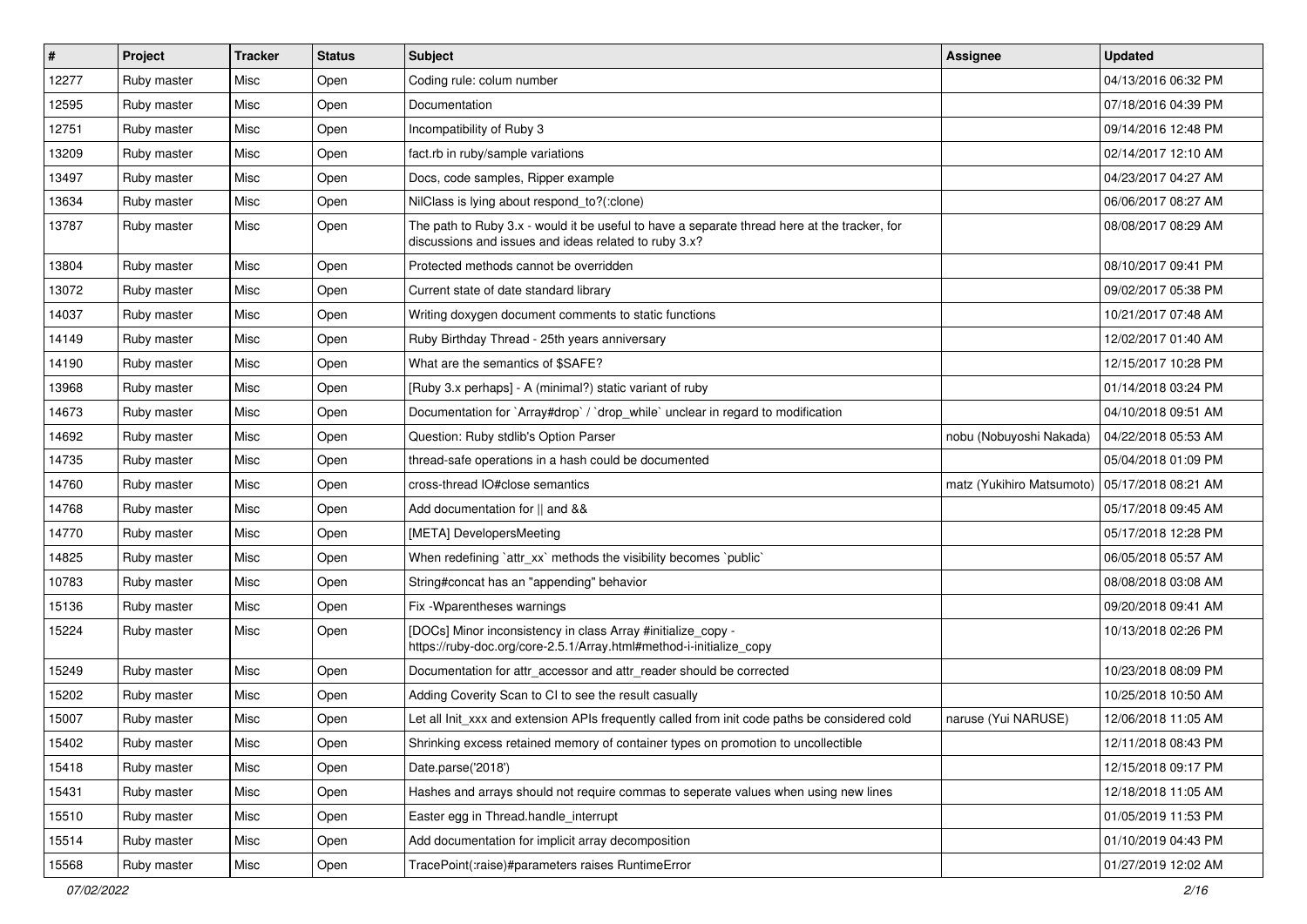| $\sharp$ | Project     | <b>Tracker</b> | <b>Status</b> | Subject                                                                                                      | Assignee                       | <b>Updated</b>      |
|----------|-------------|----------------|---------------|--------------------------------------------------------------------------------------------------------------|--------------------------------|---------------------|
| 15654    | Ruby master | Misc           | Open          | Documentation for Complex is wrong or misleading                                                             |                                | 03/11/2019 11:55 AM |
| 11783    | Ruby master | Misc           | Open          | Do you have any idea if you have a budgets?                                                                  |                                | 05/16/2019 09:06 PM |
| 15744    | Ruby master | Misc           | Open          | Improvement needed to documentation of 'Literals'                                                            |                                | 06/24/2019 02:27 AM |
| 15802    | Ruby master | Misc           | Open          | Reduce the minimum string buffer size from 127 to 63 bytes                                                   | ko1 (Koichi Sasada)            | 07/30/2019 04:04 AM |
| 16130    | Ruby master | Misc           | Open          | [Discussion / Ideas] Finding a good name for the concept of/behind guilds - primarily the NAME               |                                | 08/27/2019 04:00 PM |
| 16160    | Ruby master | Misc           | Open          | Lazy init thread local storage                                                                               |                                | 09/22/2019 01:55 AM |
| 16235    | Ruby master | Misc           | Open          | ENV assoc spec test does not test invalid name                                                               |                                | 10/05/2019 10:53 PM |
| 16114    | Ruby master | Misc           | Open          | Naming of "beginless range"                                                                                  |                                | 10/08/2019 03:06 PM |
| 16157    | Ruby master | Misc           | Open          | What is the correct and *portable* way to do generic delegation?                                             |                                | 10/15/2019 04:28 PM |
| 16267    | Ruby master | Misc           | Open          | MinGW CI - add to Actions ?                                                                                  |                                | 10/21/2019 01:10 AM |
| 16346    | Ruby master | Misc           | Open          | Confusing macro name: RUBY_MARK_NO_PIN_UNLESS_NULL                                                           |                                | 11/13/2019 07:39 AM |
| 16188    | Ruby master | Misc           | Open          | What are the performance implications of the new keyword arguments in 2.7 and 3.0?                           | jeremyevans0 (Jeremy<br>Evans) | 11/27/2019 04:45 PM |
| 16396    | Ruby master | Misc           | Open          | What is the reason for this behaviour of Find.find?                                                          |                                | 12/09/2019 02:51 PM |
| 16408    | Ruby master | Misc           | Open          | Ruby docs list incorrect method signatures for PTY::getpty/PTY::spawn                                        |                                | 12/12/2019 05:12 PM |
| 16464    | Ruby master | Misc           | Open          | Which core objects should support deconstruct/deconstruct_keys?                                              |                                | 12/30/2019 07:54 AM |
| 16507    | Ruby master | Misc           | Open          | $=$ vs include? or match?                                                                                    |                                | 01/12/2020 11:27 PM |
| 16487    | Ruby master | Misc           | Open          | Potential for SIMD usage in ruby-core                                                                        |                                | 01/16/2020 05:25 AM |
| 16629    | Ruby master | Misc           | Open          | ruby-loco now built & saved on GitHub, both mingw & mswin builds                                             |                                | 02/12/2020 01:53 PM |
| 16659    | Ruby master | Misc           | Open          | Documentation on Regexp missing for absence pattern (?~pat)                                                  |                                | 02/27/2020 04:16 PM |
| 16671    | Ruby master | Misc           | Open          | <b>BASERUBY</b> version policy                                                                               |                                | 03/05/2020 01:11 AM |
| 16678    | Ruby master | Misc           | Open          | Array#values_at has unintuitive behavior when supplied a range starting with negative index                  |                                | 03/09/2020 02:06 PM |
| 16750    | Ruby master | Misc           | Open          | Change typedef of VALUE for better type checking                                                             |                                | 04/03/2020 02:34 AM |
| 16803    | Ruby master | Misc           | Open          | Discussion: those internal macros reside in public API headers                                               |                                | 05/14/2020 12:27 PM |
| 16895    | Ruby master | Misc           | Open          | Request for cooperation: Try your applications/libraries with master branch and debug options                |                                | 05/15/2020 11:51 PM |
| 17053    | Ruby master | Misc           | Open          | RDoc for Hash Keys                                                                                           |                                | 07/28/2020 01:21 AM |
| 17137    | Ruby master | Misc           | Open          | Cooperation on maintaining official docker ruby images                                                       |                                | 09/02/2020 05:03 PM |
| 17154    | Ruby master | Misc           | Open          | Update Pathname Documentation to Clarify Expected Behavior                                                   | akr (Akira Tanaka)             | 09/05/2020 01:18 PM |
| 17174    | Ruby master | Misc           | Open          | "Error relocating, symbol not found" error when compiling a native extension on Alpine with<br>$Ruby >= 2.4$ |                                | 10/06/2020 11:19 AM |
| 17199    | Ruby master | Misc           | Open          | id outputed by inspect and to_s output does not allow to find actual object_id and vice-versa                |                                | 10/20/2020 09:35 PM |
| 17309    | Ruby master | Misc           | Open          | URI escape being deprecated, yet there is no replacement                                                     |                                | 11/11/2020 12:52 AM |
| 17390    | Ruby master | Misc           | Open          | Class and method-level docs for Ractor                                                                       |                                | 12/13/2020 06:33 PM |
| 17399    | Ruby master | Misc           | Open          | Are endless methods experimental?                                                                            |                                | 12/22/2020 07:05 PM |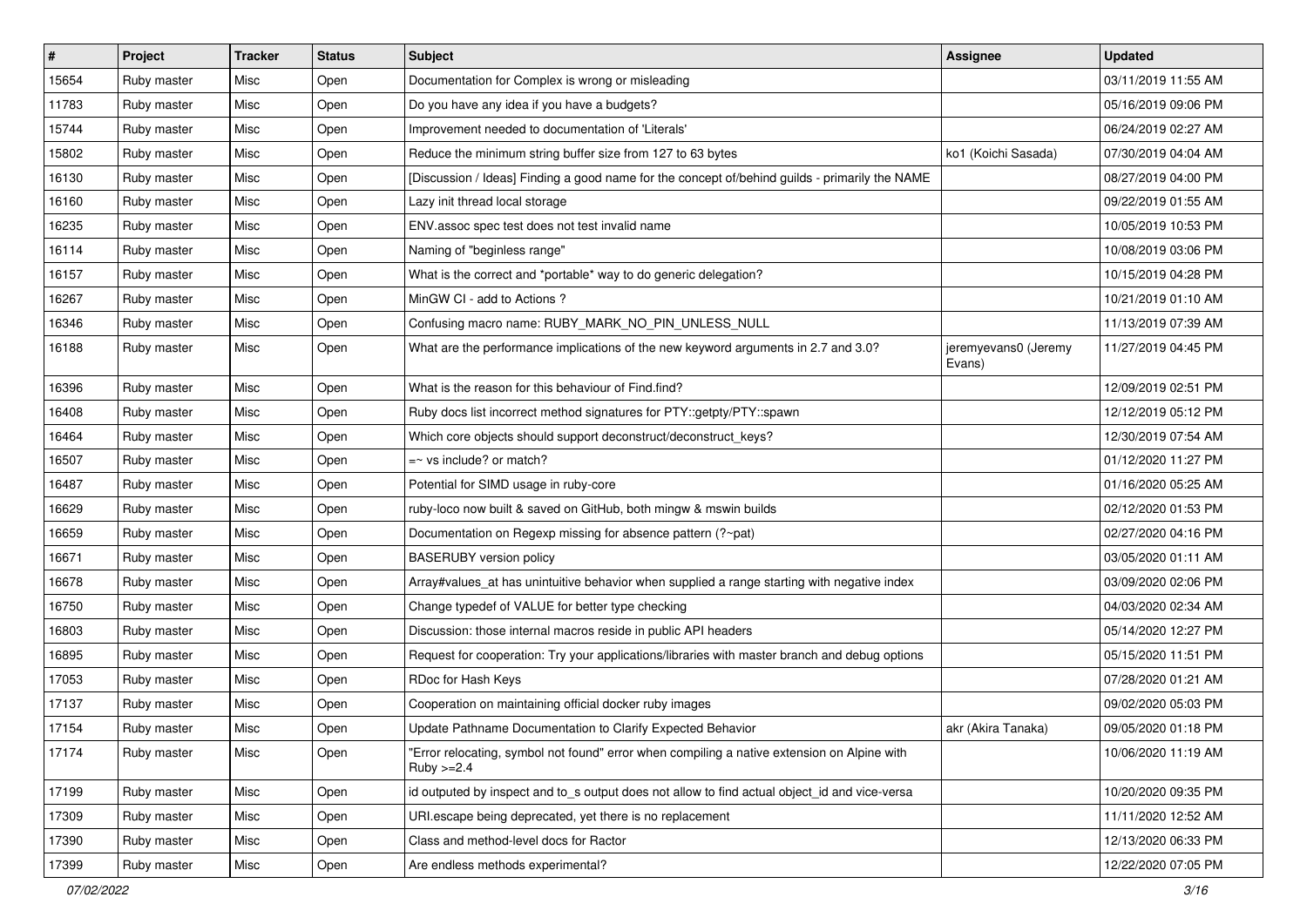| #     | Project     | <b>Tracker</b> | <b>Status</b> | Subject                                                                                                                    | <b>Assignee</b>                       | <b>Updated</b>      |
|-------|-------------|----------------|---------------|----------------------------------------------------------------------------------------------------------------------------|---------------------------------------|---------------------|
| 17422 | Ruby master | Misc           | Open          | 3.0 documentation problems tracking ticket                                                                                 |                                       | 12/24/2020 12:51 PM |
| 16436 | Ruby master | Misc           | Open          | hash missing #last method, make it not so consistent (it has #first)                                                       |                                       | 01/06/2021 09:47 AM |
| 17565 | Ruby master | Misc           | Open          | Prefer use of access(2) in rb_file_load_ok() to check for existence of require'd files                                     |                                       | 01/21/2021 08:52 PM |
| 17569 | Ruby master | Misc           | Open          | `uri` lib maintainership                                                                                                   | akr (Akira Tanaka)                    | 01/23/2021 10:42 AM |
| 17586 | Ruby master | Misc           | Open          | Please run Windows CI in all std-lib repos                                                                                 |                                       | 01/28/2021 02:34 PM |
| 17591 | Ruby master | Misc           | Open          | Test frameworks and REPLs do not show deprecation warnings by default                                                      |                                       | 02/17/2021 09:06 AM |
| 17637 | Ruby master | Misc           | Open          | Endless ranges with `nil` boundary weird behavior                                                                          |                                       | 02/19/2021 07:57 AM |
| 17815 | Ruby master | Misc           | Open          | Snapcraft Ruby plugin                                                                                                      |                                       | 04/20/2021 07:59 PM |
| 17829 | Ruby master | Misc           | Open          | Clang/LLVM correctness of x64-mingw32 build ('shorten-64-to-32' warnings)                                                  |                                       | 04/26/2021 04:23 PM |
| 17683 | Ruby master | Misc           | Open          | Current status of beginless range (experimental or not)                                                                    |                                       | 06/05/2021 07:22 AM |
| 18068 | Ruby master | Misc           | Open          | Silence LoadError only if it is for rubygems itself                                                                        | hsbt (Hiroshi SHIBATA)                | 08/08/2021 02:21 PM |
| 18082 | Ruby master | Misc           | Open          | FileUtils.remove_entry_secure has inconsistent document                                                                    |                                       | 08/17/2021 04:26 PM |
| 18150 | Ruby master | Misc           | Open          | Proposal: Deprecate leading zero syntax to declare octals, since it's extremely confusing (and<br>Python 3 removed it too) |                                       | 09/04/2021 03:21 AM |
| 18248 | Ruby master | Misc           | Open          | Add Feature Triaging Guide                                                                                                 |                                       | 10/12/2021 03:21 PM |
| 18352 | Ruby master | Misc           | Open          | What is the Hash#grep expected?                                                                                            |                                       | 11/28/2021 10:39 PM |
| 17502 | Ruby master | Misc           | Open          | C vs Ruby                                                                                                                  | ko1 (Koichi Sasada)                   | 12/02/2021 07:53 PM |
| 18420 | Ruby master | Misc           | Open          | Question about how to handle IO.pipe reader and writer when forking                                                        |                                       | 12/22/2021 12:04 AM |
| 18404 | Ruby master | Misc           | Open          | 3.1 documentation problems tracking ticket                                                                                 |                                       | 12/24/2021 03:59 PM |
| 18587 | Ruby master | Misc           | Open          | What was the reason behind Ruby choosing SipHash for Hash?                                                                 |                                       | 02/17/2022 12:02 AM |
| 18725 | Ruby master | Misc           | Open          | IO#write and IO#wait writable block for write pipe if read pipe is closed in other thread on<br>OpenBSD                    |                                       | 04/13/2022 11:20 PM |
| 18726 | Ruby master | Misc           | Open          | CI Error on c99 and c2x                                                                                                    | shyouhei (Shyouhei<br>Urabe)          | 04/19/2022 09:05 AM |
| 18761 | Ruby master | Misc           | Open          | provide an example wasm project                                                                                            | katei (Yuta Saito)                    | 05/23/2022 11:01 AM |
| 18840 | Ruby master | Misc           | Open          | Top-level #using and other methods docs                                                                                    |                                       | 06/18/2022 07:12 PM |
| 18836 | Ruby master | Misc           | Open          | DevMeeting-2022-07-21                                                                                                      |                                       | 06/30/2022 03:26 AM |
| 18888 | Ruby master | Misc           | Open          | Migrate ruby-lang.org mail services to Google Domains and Google Workspace                                                 |                                       | 06/30/2022 09:14 PM |
| 18891 | Ruby master | Misc           | Open          | Expand tabs in C code                                                                                                      |                                       | 07/02/2022 02:17 PM |
| 8083  | Ruby master | Feature        | Assigned      | Exit status is limited to one-byte values which is invalid for Windows                                                     | cruby-windows                         | 03/14/2013 08:26 PM |
| 7518  | Ruby master | Feature        | Assigned      | Fiddle::Pointer#to str and Fiddle::Pointer#to int should be removed                                                        | tenderlovemaking (Aaron<br>Patterson) | 08/15/2013 04:56 AM |
| 8959  | Ruby master | Feature        | Assigned      | Allow top level prepend                                                                                                    | nobu (Nobuyoshi Nakada)               | 10/16/2013 03:22 AM |
| 9755  | Ruby master | Feature        | Assigned      | Thread::Backtrace::Location#defined_class                                                                                  | ko1 (Koichi Sasada)                   | 04/18/2014 09:22 AM |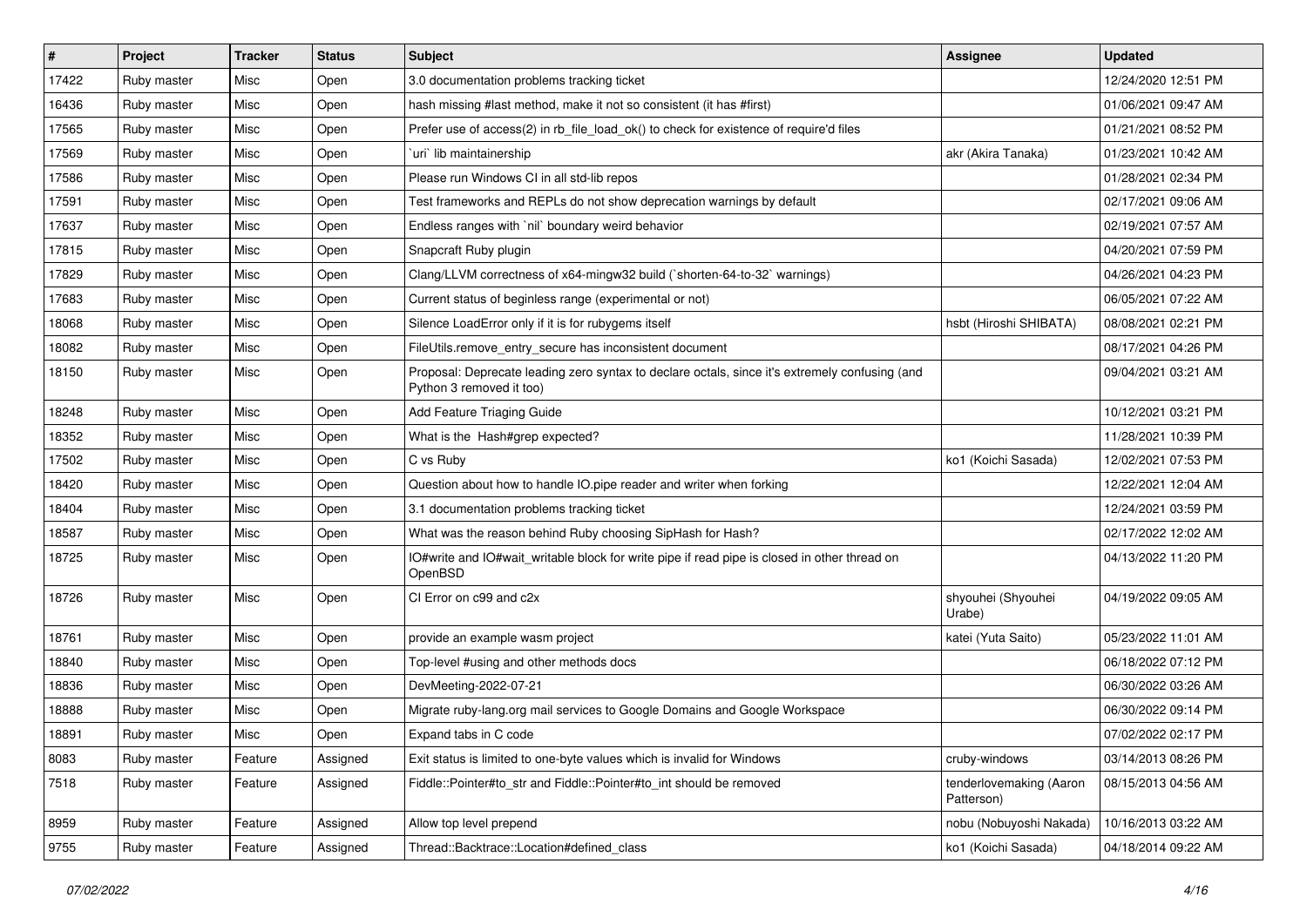| #     | Project     | <b>Tracker</b> | <b>Status</b> | <b>Subject</b>                                                                                                         | Assignee                            | <b>Updated</b>      |
|-------|-------------|----------------|---------------|------------------------------------------------------------------------------------------------------------------------|-------------------------------------|---------------------|
| 9768  | Ruby master | Feature        | Assigned      | Method that is visible only within a certain module/class                                                              | matz (Yukihiro Matsumoto)           | 04/25/2014 06:43 AM |
| 9816  | Ruby master | Feature        | Assigned      | 00000000000000000000                                                                                                   | matz (Yukihiro Matsumoto)           | 10/28/2014 08:29 AM |
| 10481 | Ruby master | Feature        | Assigned      | Add "if" and "unless" clauses to rescue statements                                                                     | matz (Yukihiro Matsumoto)           | 01/18/2015 02:46 PM |
| 11028 | Ruby master | Feature        | Assigned      | standalone running single file (zipped archives of ruby code) running **without installation**<br>using "gem install " | matz (Yukihiro Matsumoto)           | 04/04/2015 01:44 AM |
| 10782 | Ruby master | Feature        | Assigned      | Patch: Add constants for BigDecimal for ZERO, ONE, TEN                                                                 | mrkn (Kenta Murata)                 | 05/21/2015 08:13 AM |
| 10459 | Ruby master | Feature        | Assigned      | [PATCH] rfc3339 method for Time                                                                                        | akr (Akira Tanaka)                  | 05/21/2015 08:14 AM |
| 9830  | Ruby master | Feature        | Assigned      | Support for GOST private/public keys                                                                                   |                                     | 09/13/2015 03:10 AM |
| 6047  | Ruby master | Feature        | Assigned      | read_all: Grow buffer exponentially in generic case                                                                    |                                     | 09/13/2015 03:19 AM |
| 6133  | Ruby master | Feature        | Assigned      | SSLSocket <sup>[</sup> shutdown <sup>[11]</sup>                                                                        |                                     | 09/13/2015 03:22 AM |
| 6769  | Ruby master | Feature        | Assigned      | rbinstall.rb: install both src and batch files separetely                                                              | nobu (Nobuyoshi Nakada)             | 10/30/2015 12:38 PM |
| 8839  | Ruby master | Feature        | Assigned      | Class and module should return the class or module that was opened                                                     | matz (Yukihiro Matsumoto)           | 12/28/2015 08:36 AM |
| 7314  | Ruby master | Feature        | Assigned      | Convert Proc to Lambda doesn't work in MRI                                                                             | matz (Yukihiro Matsumoto)           | 05/21/2016 09:15 AM |
| 12281 | Ruby master | Feature        | Assigned      | Allow lexically scoped use of refinements with `using {}` block syntax                                                 | shugo (Shugo Maeda)                 | 06/13/2016 07:44 AM |
| 6265  | Ruby master | Feature        | Assigned      | Remove 'useless' 'concatenation' syntax                                                                                | naruse (Yui NARUSE)                 | 08/10/2016 02:36 AM |
| 12497 | Ruby master | Feature        | Assigned      | GMP version of divmod may be slower                                                                                    | akr (Akira Tanaka)                  | 08/10/2016 03:11 AM |
| 6842  | Ruby master | Feature        | Assigned      | Add Optional Arguments to String#strip                                                                                 | matz (Yukihiro Matsumoto)           | 08/24/2016 05:50 AM |
| 12653 | Ruby master | Feature        | Assigned      | Use wide WinAPI for rb_w32_getcwd                                                                                      | usa (Usaku NAKAMURA)                | 09/12/2016 06:35 AM |
| 12848 | Ruby master | Feature        | Assigned      | Crazy idea: Allow regex definition for methods (Do not take it seriously please)                                       |                                     | 10/18/2016 12:17 AM |
| 12676 | Ruby master | Feature        | Assigned      | Significant performance increase, and code conciseness, for prime_division method in prime.rb                          | marcandre (Marc-Andre<br>Lafortune) | 11/18/2016 03:46 PM |
| 8960  | Ruby master | Feature        | Assigned      | Add Exception#backtrace_locations                                                                                      | ko1 (Koichi Sasada)                 | 11/25/2016 02:15 PM |
| 12813 | Ruby master | Feature        | Assigned      | Calling chunk_while, slice_after, slice_before, slice_when with no block                                               | matz (Yukihiro Matsumoto)           | 12/06/2016 12:58 PM |
| 13047 | Ruby master | Feature        | Assigned      | Use String literal instead of `String#+` for multiline pretty-printing of multiline strings                            | akr (Akira Tanaka)                  | 02/22/2017 07:09 AM |
| 13388 | Ruby master | Feature        | Assigned      | gc.c: Add GC.get_parameters and .set_parameters                                                                        | ko1 (Koichi Sasada)                 | 03/30/2017 10:52 AM |
| 13252 | Ruby master | Feature        | Assigned      | C API for creating strings without copying                                                                             | ko1 (Koichi Sasada)                 | 04/17/2017 07:22 AM |
| 13577 | Ruby master | Feature        | Assigned      | Digest.file accidentally receives File object but uses file path                                                       | nobu (Nobuyoshi Nakada)             | 05/20/2017 06:50 PM |
| 13721 | Ruby master | Feature        | Assigned      | [PATCH] net/imap: dedupe attr keys in Net::IMAP::FetchData                                                             | normalperson (Eric Wong)            | 07/27/2017 09:51 AM |
| 13516 | Ruby master | Feature        | Assigned      | Improve the text of the circular require warning                                                                       | nobu (Nobuyoshi Nakada)             | 08/31/2017 05:49 AM |
| 13221 | Ruby master | Feature        | Assigned      | [PATCH] gems/bundled_gems: add "curses" RubyGem                                                                        | naruse (Yui NARUSE)                 | 09/25/2017 06:32 PM |
| 13610 | Ruby master | Feature        | Assigned      | IPAddr doesn't provide helpful methods to get the subnet or IP address                                                 | knu (Akinori MUSHA)                 | 10/20/2017 01:13 AM |
| 11955 | Ruby master | Feature        | Assigned      | Expose Object that Receives logs in Logger                                                                             | sonots (Naotoshi Seo)               | 11/09/2017 11:35 AM |
| 14066 | Ruby master | Feature        | Assigned      | Add CAA DNS RR on Resolv                                                                                               | akr (Akira Tanaka)                  | 11/10/2017 06:50 AM |
| 2324  | Ruby master | Feature        | Assigned      | Dir instance methods for relative path                                                                                 | nobu (Nobuyoshi Nakada)             | 12/25/2017 05:58 PM |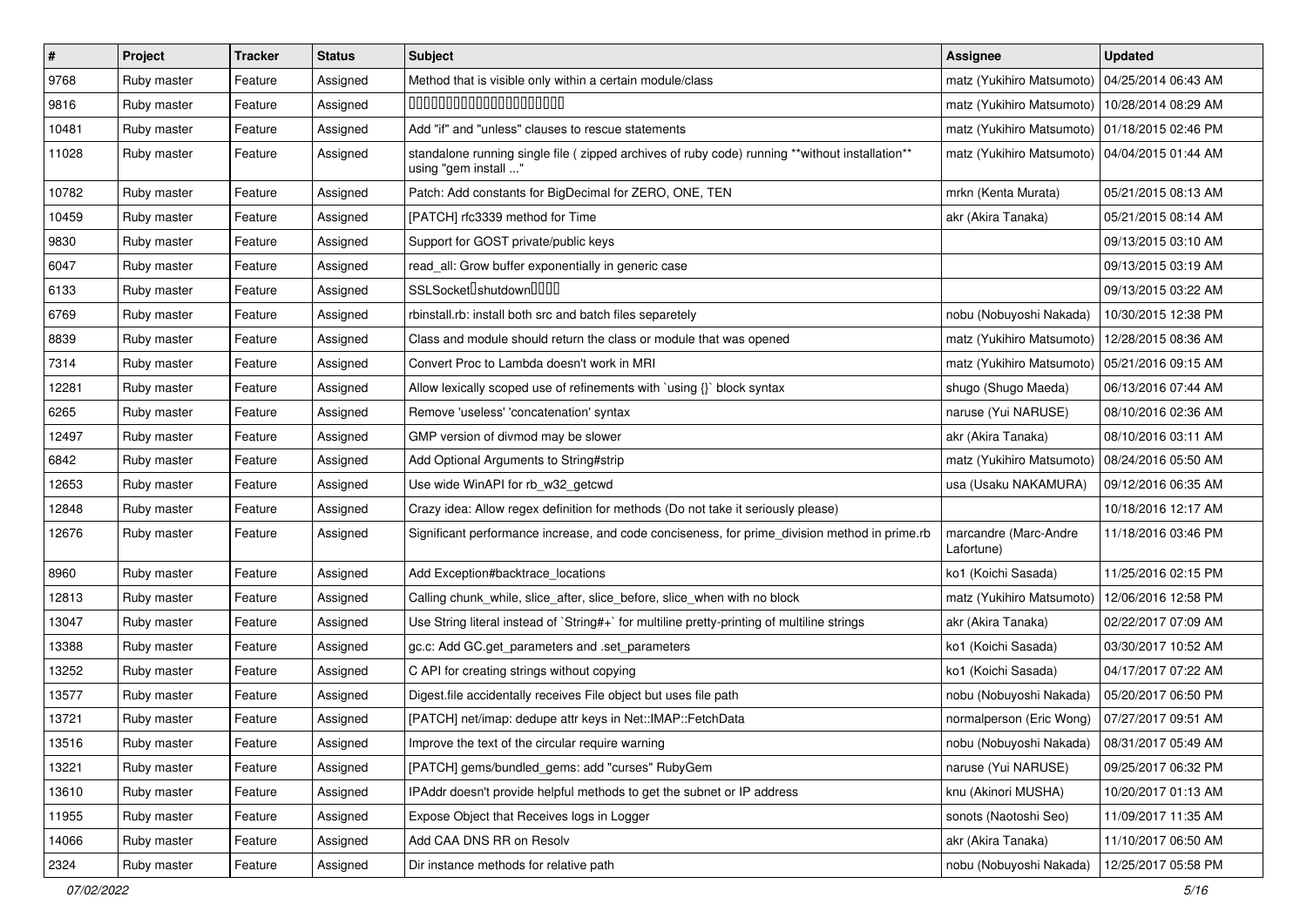| $\sharp$ | Project     | <b>Tracker</b> | <b>Status</b> | <b>Subject</b>                                                         | Assignee                                        | <b>Updated</b>      |
|----------|-------------|----------------|---------------|------------------------------------------------------------------------|-------------------------------------------------|---------------------|
| 3608     | Ruby master | Feature        | Assigned      | Enhancing Pathname#each_child to be lazy                               | akr (Akira Tanaka)                              | 12/25/2017 06:14 PM |
| 3731     | Ruby master | Feature        | Assigned      | Easier Embedding API for Ruby                                          | ko1 (Koichi Sasada)                             | 12/25/2017 06:14 PM |
| 3953     | Ruby master | Feature        | Assigned      | TCPSocket / UDPSocket do not accept IPAddr objects.                    | knu (Akinori MUSHA)                             | 12/25/2017 06:14 PM |
| 4247     | Ruby master | Feature        | Assigned      | New features for Array#sample, Array#choice                            | mame (Yusuke Endoh)                             | 12/25/2017 06:14 PM |
| 4464     | Ruby master | Feature        | Assigned      | [PATCH] add Fcntl::Flock object for easier use of POSIX file locks     | kosaki (Motohiro KOSAKI)                        | 12/25/2017 06:14 PM |
| 4514     | Ruby master | Feature        | Assigned      | #deep_clone and #deep_dup for Objects                                  | matz (Yukihiro Matsumoto)                       | 12/25/2017 06:14 PM |
| 4521     | Ruby master | Feature        | Assigned      | NoMethodError#message may take very long to execute                    | matz (Yukihiro Matsumoto)                       | 12/25/2017 06:14 PM |
| 4592     | Ruby master | Feature        | Assigned      | Tempfile0000000                                                        | matz (Yukihiro Matsumoto)                       | 12/25/2017 06:14 PM |
| 4818     | Ruby master | Feature        | Assigned      | Add method marshalable?                                                | matz (Yukihiro Matsumoto)                       | 12/25/2017 06:15 PM |
| 4924     | Ruby master | Feature        | Assigned      | mkmf have_header fails with C++ headers                                | nobu (Nobuyoshi Nakada)                         | 12/25/2017 06:15 PM |
| 5064     | Ruby master | Feature        | Assigned      | HTTP user-agent class                                                  | matz (Yukihiro Matsumoto)                       | 12/25/2017 06:15 PM |
| 5133     | Ruby master | Feature        | Assigned      | Array#unzip as an alias of Array#transpose                             | mrkn (Kenta Murata)                             | 12/25/2017 06:15 PM |
| 5310     | Ruby master | Feature        | Assigned      | Integral objects                                                       | mrkn (Kenta Murata)                             | 12/25/2017 06:15 PM |
| 5389     | Ruby master | Feature        | Assigned      | New method Enumerator#iterate                                          | matz (Yukihiro Matsumoto)                       | 12/25/2017 06:15 PM |
| 5434     | Ruby master | Feature        | Assigned      | Allow per-class whitelisting of methods safe to expose through DRb     | seki (Masatoshi Seki)                           | 12/25/2017 06:15 PM |
| 5445     | Ruby master | Feature        | Assigned      | Need RUBYOPT -r before ARGV -r                                         | matz (Yukihiro Matsumoto)                       | 12/25/2017 06:15 PM |
| 5461     | Ruby master | Feature        | Assigned      | Add pipelining to Net::HTTP                                            | naruse (Yui NARUSE)                             | 12/25/2017 06:15 PM |
| 5558     | Ruby master | Feature        | Assigned      | String#% strange arity errors                                          | matz (Yukihiro Matsumoto)                       | 12/25/2017 06:15 PM |
| 5582     | Ruby master | Feature        | Assigned      | Allow clone of singleton methods on a BasicObject                      | matz (Yukihiro Matsumoto)                       | 12/25/2017 06:15 PM |
| 5643     | Ruby master | Feature        | Assigned      | require/load options and binding option                                | matz (Yukihiro Matsumoto)                       | 12/25/2017 06:15 PM |
| 5654     | Ruby master | Feature        | Assigned      | Introduce global lock to avoid concurrent require                      | nahi (Hiroshi Nakamura)                         | 12/25/2017 06:15 PM |
| 5741     | Ruby master | Feature        | Assigned      | Secure Erasure of Passwords                                            | matz (Yukihiro Matsumoto)                       | 12/25/2017 06:15 PM |
| 5749     | Ruby master | Feature        | Assigned      | new method String#match_all needed                                     | matz (Yukihiro Matsumoto)                       | 12/25/2017 06:15 PM |
| 5970     | Ruby master | Feature        | Assigned      | Add Enumerable#join with same semantics as Array#join                  | matz (Yukihiro Matsumoto)                       | 12/25/2017 06:15 PM |
| 6277     | Ruby master | Feature        | Assigned      | Hash#convert_key                                                       | matz (Yukihiro Matsumoto)                       | 12/25/2017 06:15 PM |
| 6293     | Ruby master | Feature        | Assigned      | new queue / blocking queues                                            | matz (Yukihiro Matsumoto)                       | 12/25/2017 06:15 PM |
| 6317     | Ruby master | Feature        | Assigned      | Range#cover?000000Range00000000000000000000                            | matz (Yukihiro Matsumoto)                       | 12/25/2017 06:15 PM |
| 6337     | Ruby master | Feature        | Assigned      | FileUtils#sync                                                         | matz (Yukihiro Matsumoto)   12/25/2017 06:15 PM |                     |
| 6354     | Ruby master | Feature        | Assigned      | Remove escape (break/return/redo/next support) from class/module scope | matz (Yukihiro Matsumoto)                       | 12/25/2017 06:15 PM |
| 6376     | Ruby master | Feature        | Assigned      | Feature lookup and checking if feature is loaded                       | matz (Yukihiro Matsumoto)                       | 12/25/2017 06:15 PM |
| 6413     | Ruby master | Feature        | Assigned      | Make Dir.entries default to Dir.entries(Dir.pwd)                       | matz (Yukihiro Matsumoto)                       | 12/25/2017 06:15 PM |
| 6445     | Ruby master | Feature        | Assigned      | request for default length/position on string index                    | matz (Yukihiro Matsumoto)                       | 12/25/2017 06:15 PM |
| 6611     | Ruby master | Feature        | Assigned      | Comments requested on implementation of set_parse_func                 | matz (Yukihiro Matsumoto)                       | 12/25/2017 06:15 PM |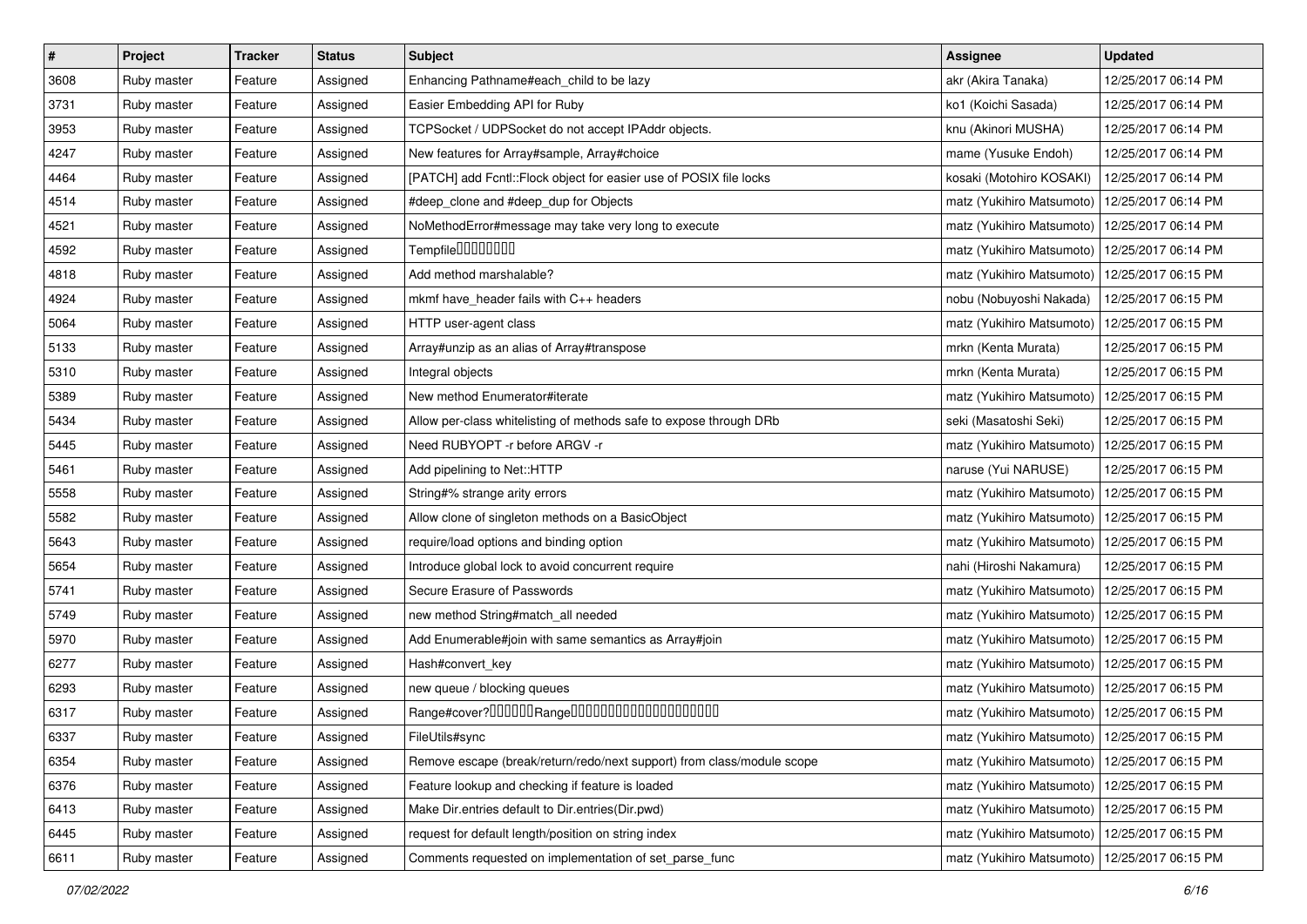| $\vert$ # | Project     | <b>Tracker</b> | <b>Status</b> | Subject                                                                                    | Assignee                              | <b>Updated</b>      |
|-----------|-------------|----------------|---------------|--------------------------------------------------------------------------------------------|---------------------------------------|---------------------|
| 6613      | Ruby master | Feature        | Assigned      | VT_RECORD, IRecordInfo Support in WIN32OLE                                                 | suke (Masaki Suketa)                  | 12/25/2017 06:15 PM |
| 6648      | Ruby master | Feature        | Assigned      | Provide a standard API for retrieving all command-line flags passed to Ruby                | matz (Yukihiro Matsumoto)             | 12/25/2017 06:15 PM |
| 6671      | Ruby master | Feature        | Assigned      | File.split all and File.split root                                                         | matz (Yukihiro Matsumoto)             | 12/25/2017 06:15 PM |
| 6682      | Ruby master | Feature        | Assigned      | Add a method to return an instance attached by a singleton class                           | shyouhei (Shyouhei<br>Urabe)          | 12/25/2017 06:15 PM |
| 6694      | Ruby master | Feature        | Assigned      | Thread.new without block.                                                                  | ko1 (Koichi Sasada)                   | 12/25/2017 06:15 PM |
| 6695      | Ruby master | Feature        | Assigned      | Configuration for Thread/Fiber creation                                                    | ko1 (Koichi Sasada)                   | 12/25/2017 06:15 PM |
| 6802      | Ruby master | Feature        | Assigned      | String#scan should have equivalent yielding MatchData                                      | matz (Yukihiro Matsumoto)             | 12/25/2017 06:15 PM |
| 6811      | Ruby master | Feature        | Assigned      | File, Dir and FileUtils should have bang-versions of singleton methods that fails silently | matz (Yukihiro Matsumoto)             | 12/25/2017 06:15 PM |
| 6857      | Ruby master | Feature        | Assigned      | bigdecimal/math BigMath.E/BigMath.exp R. P. Feynman inspired optimization                  | mrkn (Kenta Murata)                   | 12/25/2017 06:15 PM |
| 6973      | Ruby master | Feature        | Assigned      | Add an #integral? method to Numeric to test for whole-number values                        | mrkn (Kenta Murata)                   | 12/25/2017 06:15 PM |
| 7086      | Ruby master | Feature        | Assigned      | ConditionVariable#wait has meaningless return value                                        | kosaki (Motohiro KOSAKI)              | 12/25/2017 06:15 PM |
| 7087      | Ruby master | Feature        | Assigned      | ::ConditionVariable#wait does not work with Monitor because Monitor#sleep does not exist   | matz (Yukihiro Matsumoto)             | 12/25/2017 06:15 PM |
| 7121      | Ruby master | Feature        | Assigned      | Extending the use of `require'                                                             | matz (Yukihiro Matsumoto)             | 12/25/2017 06:15 PM |
| 7132      | Ruby master | Feature        | Assigned      | Alternation between named / ordered method arguments and aliases for method arguments.     | matz (Yukihiro Matsumoto)             | 12/25/2017 06:15 PM |
| 7321      | Ruby master | Feature        | Assigned      | Newton.#nsolve 00 2 0000000000                                                             | mrkn (Kenta Murata)                   | 12/25/2017 06:15 PM |
| 7349      | Ruby master | Feature        | Assigned      | Struct#inspect needs more meaningful output                                                | matz (Yukihiro Matsumoto)             | 12/25/2017 06:15 PM |
| 7362      | Ruby master | Feature        | Assigned      | Adding Pathname#start_with?                                                                | akr (Akira Tanaka)                    | 12/25/2017 06:15 PM |
| 7436      | Ruby master | Feature        | Assigned      | Allow for a "granularity" flag for backtrace_locations                                     | matz (Yukihiro Matsumoto)             | 12/25/2017 06:15 PM |
| 7488      | Ruby master | Feature        | Assigned      | Receiving object_id in object creation probes                                              | tenderlovemaking (Aaron<br>Patterson) | 12/25/2017 06:15 PM |
| 7503      | Ruby master | Feature        | Assigned      | make timeout.rb async-interrupt safe by default                                            | matz (Yukihiro Matsumoto)             | 12/25/2017 06:15 PM |
| 7532      | Ruby master | Feature        | Assigned      | Hardcoded compiler location                                                                | nobu (Nobuyoshi Nakada)               | 12/25/2017 06:15 PM |
| 7739      | Ruby master | Feature        | Assigned      | Define Hash#  as Hash#reverse_merge in Rails                                               | matz (Yukihiro Matsumoto)             | 12/25/2017 06:15 PM |
| 8016      | Ruby master | Feature        | Assigned      | Alias FILE and LINE as methods                                                             | matz (Yukihiro Matsumoto)             | 12/25/2017 06:15 PM |
| 8042      | Ruby master | Feature        | Assigned      | Add Addrinfo#socket to create a socket that is not connected or bound                      | matz (Yukihiro Matsumoto)             | 12/25/2017 06:15 PM |
| 8295      | Ruby master | Feature        | Assigned      | Float I Rational 0000000000000 BigDecimal 0000000                                          | mrkn (Kenta Murata)                   | 12/25/2017 06:15 PM |
| 8536      | Ruby master | Feature        | Assigned      | Implement is_numeric? family of methods                                                    | matz (Yukihiro Matsumoto)             | 12/25/2017 06:15 PM |
| 8576      | Ruby master | Feature        | Assigned      | Add optimized method type for constant value methods                                       | ko1 (Koichi Sasada)                   | 12/25/2017 06:15 PM |
| 8850      | Ruby master | Feature        | Assigned      | Convert Rational to decimal string                                                         | matz (Yukihiro Matsumoto)             | 12/25/2017 06:15 PM |
| 9020      | Ruby master | Feature        | Assigned      | Net::HTTPResponse predicate/query methods                                                  | naruse (Yui NARUSE)                   | 12/25/2017 06:15 PM |
| 13508     | Ruby master | Feature        | Assigned      | How remove/refactor code related mathn library.                                            | hsbt (Hiroshi SHIBATA)                | 12/25/2017 06:15 PM |
| 2294      | Ruby master | Feature        | Assigned      | [PATCH] ruby bind stack() to embed Ruby in coroutine                                       | ko1 (Koichi Sasada)                   | 01/05/2018 09:00 PM |
| 7412      | Ruby master | Feature        | Assigned      | Pathname#relative_path_from does not support mixed directory separators on windows         | akr (Akira Tanaka)                    | 01/05/2018 09:00 PM |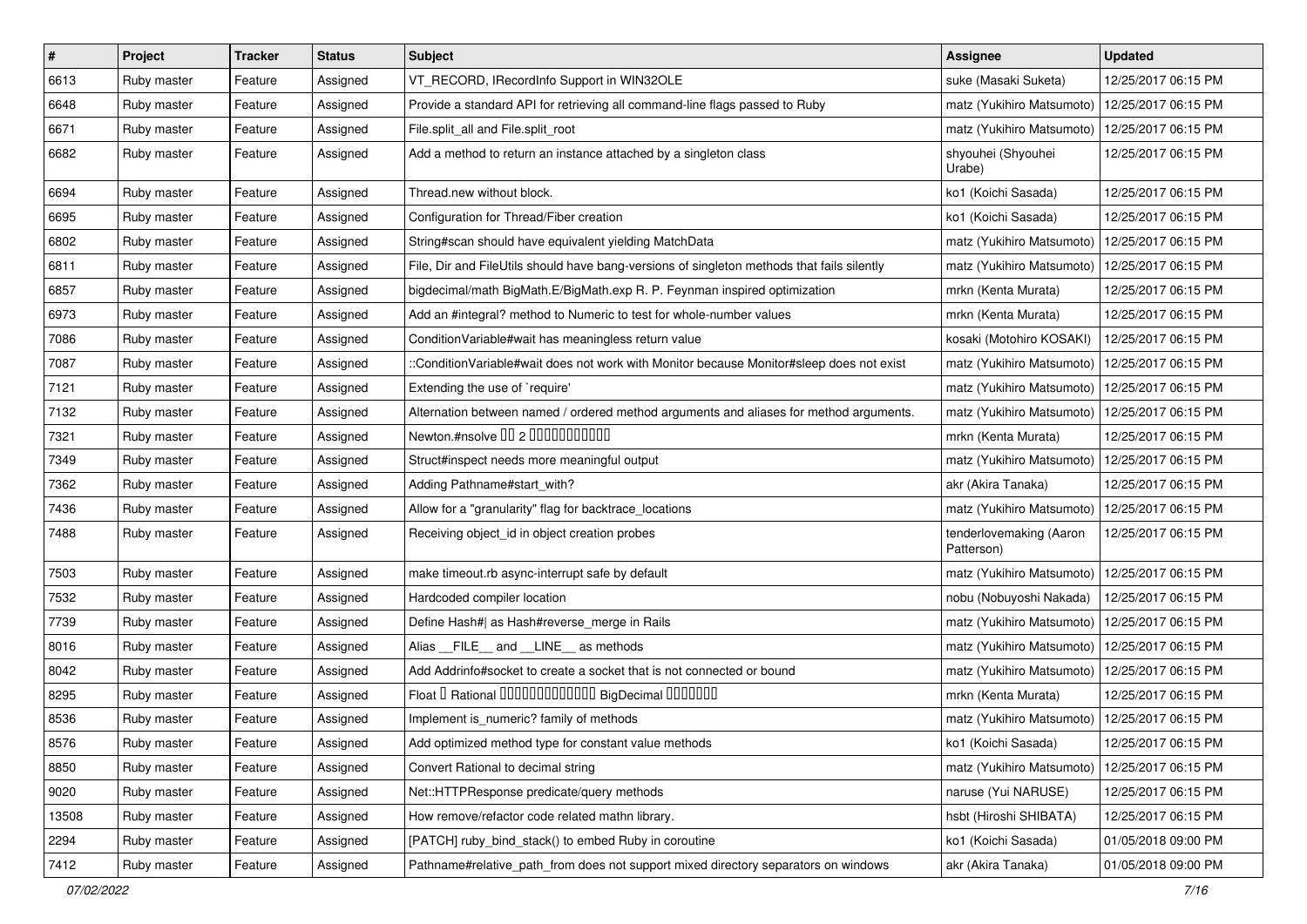| $\pmb{\#}$ | Project     | <b>Tracker</b> | <b>Status</b> | <b>Subject</b>                                                                  | Assignee                          | <b>Updated</b>      |
|------------|-------------|----------------|---------------|---------------------------------------------------------------------------------|-----------------------------------|---------------------|
| 8047       | Ruby master | Feature        | Assigned      | IPAddr makes host address with netmask                                          | knu (Akinori MUSHA)               | 01/05/2018 09:00 PM |
| 8678       | Ruby master | Feature        | Assigned      | Allow invalid string to work with regexp                                        | matz (Yukihiro Matsumoto)         | 01/05/2018 09:00 PM |
| 10038      | Ruby master | Feature        | Assigned      | Extend ObjectSpace.dump to expose buffer addresses for String and Array         | tmm1 (Aman Karmani)               | 01/05/2018 09:01 PM |
| 10129      | Ruby master | Feature        | Assigned      | More descriptive error message for failed net/http requests                     | akr (Akira Tanaka)                | 01/05/2018 09:01 PM |
| 4831       | Ruby master | Feature        | Assigned      | Integer#prime_factors                                                           | yugui (Yuki Sonoda)               | 01/23/2018 08:09 AM |
| 5129       | Ruby master | Feature        | Assigned      | Create a core class "FileArray" and make "ARGF" its instance                    | matz (Yukihiro Matsumoto)         | 01/23/2018 02:02 PM |
| 14412      | Ruby master | Feature        | Assigned      | DRb UNIX on local machine: add support for getpeereid()                         | seki (Masatoshi Seki)             | 01/28/2018 12:51 PM |
| 12656      | Ruby master | Feature        | Assigned      | Expand short paths with File.expand path                                        | cruby-windows                     | 01/31/2018 02:31 PM |
| 4824       | Ruby master | Feature        | Assigned      | Provide method Kernel#executed?                                                 | matz (Yukihiro Matsumoto)         | 03/05/2018 04:57 AM |
| 5007       | Ruby master | Feature        | Assigned      | Proc#call_under: Unifying instance_eval and instance_exec                       | matz (Yukihiro Matsumoto)         | 04/19/2018 07:57 AM |
| 5617       | Ruby master | Feature        | Assigned      | Allow install RubyGems into dediceted directory                                 | hsbt (Hiroshi SHIBATA)            | 05/16/2018 09:15 AM |
| 2631       | Ruby master | Feature        | Assigned      | Allow IO#reopen to take a block                                                 | Glass_saga (Masaki<br>Matsushita) | 05/24/2018 01:22 PM |
| 7580       | Ruby master | Feature        | Assigned      | Range translation                                                               | matz (Yukihiro Matsumoto)         | 06/11/2018 09:51 AM |
| 12639      | Ruby master | Feature        | Assigned      | Speed up require in RubyGems by 5x                                              | hsbt (Hiroshi SHIBATA)            | 07/26/2018 02:12 AM |
| 13534      | Ruby master | Feature        | Assigned      | Checking installation results of default gems                                   | hsbt (Hiroshi SHIBATA)            | 07/26/2018 02:16 AM |
| 11625      | Ruby master | Feature        | Assigned      | Unlock GVL for SHA1 calculations                                                |                                   | 09/25/2018 11:26 AM |
| 5945       | Ruby master | Feature        | Assigned      | Add the ability to mark a at_exit as process-local.                             | matz (Yukihiro Matsumoto)         | 10/10/2018 08:29 AM |
| 11527      | Ruby master | Feature        | Assigned      | IPAddr#mask addr isn't a method                                                 | knu (Akinori MUSHA)               | 11/07/2018 04:12 PM |
| 14397      | Ruby master | Feature        | Assigned      | public, protected and private should return their arguments instead of self     | matz (Yukihiro Matsumoto)         | 12/10/2018 07:08 AM |
| 6012       | Ruby master | Feature        | Assigned      | Proc#source_location also return the column                                     | nobu (Nobuyoshi Nakada)           | 02/12/2019 07:49 AM |
| 13821      | Ruby master | Feature        | Assigned      | Allow fibers to be resumed across threads                                       | ko1 (Koichi Sasada)               | 02/15/2019 10:09 AM |
| 15047      | Ruby master | Feature        | Assigned      | Documentation and more functions for Hash functions in C API                    |                                   | 03/20/2019 01:24 AM |
| 7148       | Ruby master | Feature        | Assigned      | Improved Tempfile w/o DelegateClass                                             | Glass_saga (Masaki<br>Matsushita) | 03/27/2019 09:51 AM |
| 15166      | Ruby master | Feature        | Assigned      | 2.5 times faster implementation than current gcd implmentation                  | watson1978 (Shizuo<br>Fujita)     | 04/26/2019 09:12 PM |
| 6590       | Ruby master | Feature        | Assigned      | Dealing with bigdecimal, etc gems in JRuby                                      | hsbt (Hiroshi SHIBATA)            | 05/15/2019 08:33 PM |
| 5764       | Ruby master | Feature        | Assigned      | Net::HTTP should assume HTTP/0.9 on unexpected responses                        | naruse (Yui NARUSE)               | 07/15/2019 05:06 PM |
| 12354      | Ruby master | Feature        | Assigned      | PKey::EC Can't output public key pem when private key exists                    | rhenium (Kazuki<br>Yamaguchi)     | 07/24/2019 10:57 PM |
| 15878      | Ruby master | Feature        | Assigned      | Make exit faster by not running GC                                              | ko1 (Koichi Sasada)               | 07/29/2019 07:48 AM |
| 16012      | Ruby master | Feature        | Assigned      | Add a (small) test-install suite?                                               | hsbt (Hiroshi SHIBATA)            | 07/30/2019 08:13 AM |
| 16027      | Ruby master | Feature        | Assigned      | Update Ruby's dtrace / USDT API to match what is exposed via the TracePoint API | ko1 (Koichi Sasada)               | 08/03/2019 02:41 AM |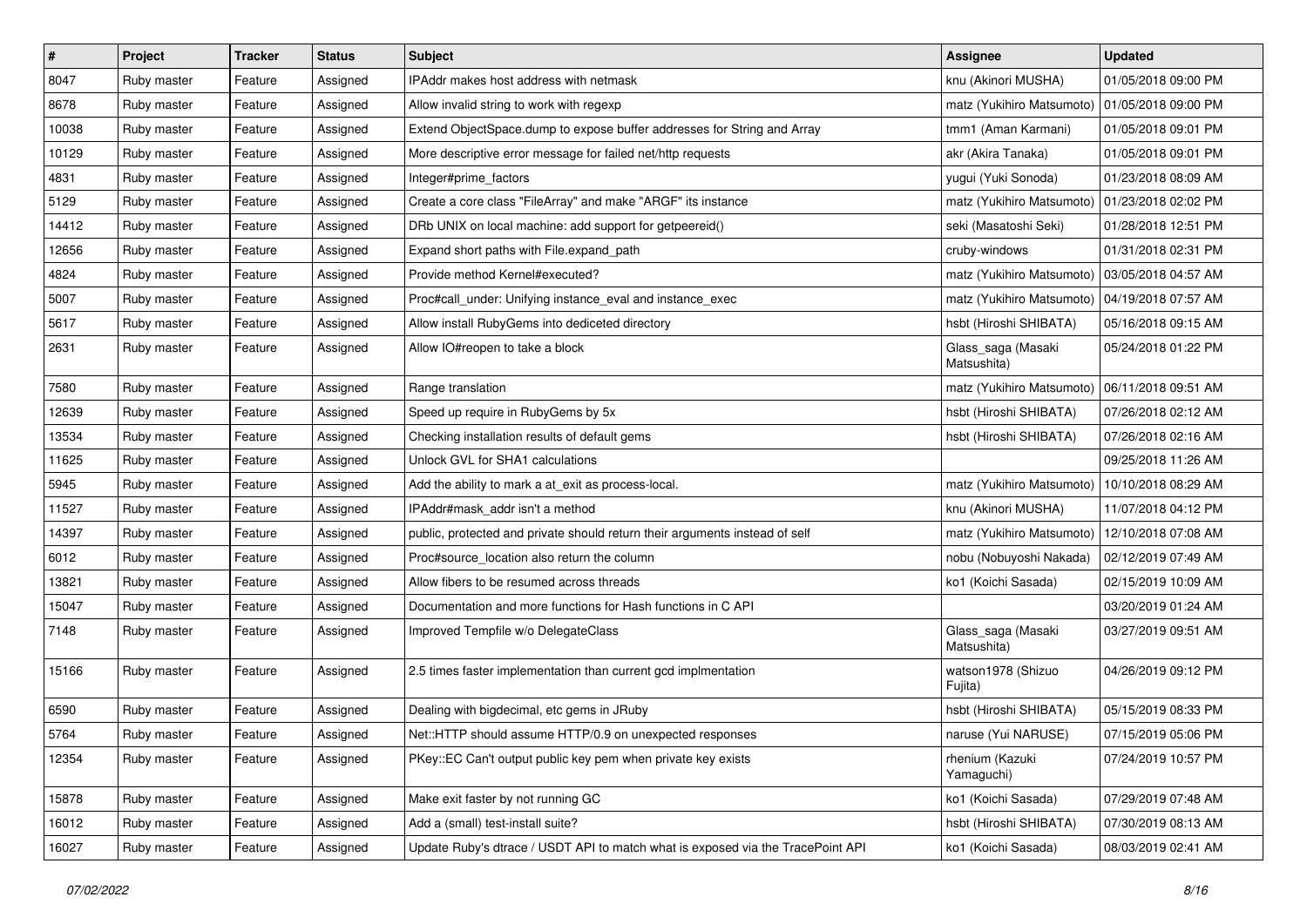| $\sharp$ | Project     | <b>Tracker</b> | <b>Status</b> | <b>Subject</b>                                                               | <b>Assignee</b>                                 | <b>Updated</b>      |
|----------|-------------|----------------|---------------|------------------------------------------------------------------------------|-------------------------------------------------|---------------------|
| 15939    | Ruby master | Feature        | Assigned      | Dump symbols reference to their fstr in ObjectSpace.dump()                   | ko1 (Koichi Sasada)                             | 08/08/2019 09:38 PM |
| 8126     | Ruby master | Feature        | Assigned      | OpenSSL::SSL::SSLSocket does not define #recv and #send messages             | rhenium (Kazuki<br>Yamaguchi)                   | 08/08/2019 11:05 PM |
| 9235     | Ruby master | Feature        | Assigned      | Documentation for commercial support                                         | zzak (Zachary Scott)                            | 08/10/2019 02:55 PM |
| 4539     | Ruby master | Feature        | Assigned      | Array#zip_with                                                               | matz (Yukihiro Matsumoto)                       | 11/28/2019 08:23 AM |
| 15239    | Ruby master | Feature        | Assigned      | [patch] test-spec win32ole                                                   | suke (Masaki Suketa)                            | 12/29/2019 01:04 PM |
| 5781     | Ruby master | Feature        | Assigned      | Query attributes (attribute methods ending in `?` mark)                      | matz (Yukihiro Matsumoto)                       | 01/10/2020 06:34 AM |
| 13604    | Ruby master | Feature        | Assigned      | Exposing alternative interface of readline                                   | aycabta (aycabta.)                              | 01/20/2020 05:34 AM |
| 15371    | Ruby master | Feature        | Assigned      | <b>IRB with ARGV</b>                                                         | aycabta (aycabta.)                              | 02/14/2020 11:35 AM |
| 11816    | Ruby master | Feature        | Assigned      | Partial safe navigation operator                                             | matz (Yukihiro Matsumoto)                       | 04/14/2020 08:02 AM |
| 16350    | Ruby master | Feature        | Assigned      | ArithmeticSequence#member? can result in infinite loop                       | mrkn (Kenta Murata)                             | 05/29/2020 10:26 PM |
| 16963    | Ruby master | Feature        | Assigned      | Remove English.rb from Ruby 2.8/3.0                                          | hsbt (Hiroshi SHIBATA)                          | 06/19/2020 09:48 AM |
| 6596     | Ruby master | Feature        | Assigned      | New method `Array#indexes`                                                   | matz (Yukihiro Matsumoto)                       | 07/29/2020 01:41 AM |
| 17111    | Ruby master | Feature        | Assigned      | Improve performance of Net::HTTPHeader#set_form by 40%                       | naruse (Yui NARUSE)                             | 08/10/2020 05:36 AM |
| 15281    | Ruby master | Feature        | Assigned      | Speed up Set#intersect with size check.                                      | knu (Akinori MUSHA)                             | 08/11/2020 02:43 AM |
| 6309     | Ruby master | Feature        | Assigned      | Add a reference queue for weak references                                    | matz (Yukihiro Matsumoto)                       | 08/23/2020 09:07 PM |
| 14476    | Ruby master | Feature        | Assigned      | Adding same_all? for checking whether all items in an Array are same         | mrkn (Kenta Murata)                             | 08/28/2020 01:10 PM |
| 14737    | Ruby master | Feature        | Assigned      | Split default gems into separate directory structure                         | hsbt (Hiroshi SHIBATA)                          | 09/02/2020 06:00 PM |
| 10637    | Ruby master | Feature        | Assigned      | Puppet orchestration on vagrant fails with Error: Non-HTTP proxy URI         | akr (Akira Tanaka)                              | 09/23/2020 10:23 PM |
| 15628    | Ruby master | Feature        | Assigned      | init_inetsock_internal should fallback to IPv4 if IPv6 is unreachable        | Glass_saga (Masaki<br>Matsushita)               | 09/25/2020 05:42 AM |
| 11322    | Ruby master | Feature        | Assigned      | OpenUri: RuntimeError: HTTP redirection loop                                 | akr (Akira Tanaka)                              | 11/13/2020 03:52 AM |
| 14922    | Ruby master | Feature        | Assigned      | Resolv getaddresses ignores AAAA records for IPv6                            | akr (Akira Tanaka)                              | 11/13/2020 04:01 AM |
| 1644     | Ruby master | Feature        | Assigned      | recv on inherited socket wrapped in TCPSocket does not read data, on Windows | cruby-windows                                   | 12/10/2020 08:45 AM |
| 5456     | Ruby master | Feature        | Assigned      | kernel#syscall() should be removed.                                          | matz (Yukihiro Matsumoto)                       | 12/10/2020 08:46 AM |
| 7644     | Ruby master | Feature        | Assigned      | In refinements, change "using" keyword to a less generic word.               | matz (Yukihiro Matsumoto)                       | 12/10/2020 08:49 AM |
| 8164     | Ruby master | Feature        | Assigned      | Public/Private                                                               | matz (Yukihiro Matsumoto)                       | 12/10/2020 08:50 AM |
| 5825     | Ruby master | Feature        | Assigned      | Sweet instance var assignment in the object initializer                      | matz (Yukihiro Matsumoto)                       | 12/10/2020 08:53 AM |
| 6452     | Ruby master | Feature        | Assigned      | Allow extend to override class methods                                       | matz (Yukihiro Matsumoto)   12/10/2020 08:53 AM |                     |
| 6594     | Ruby master | Feature        | Assigned      | Integrated Functor                                                           | matz (Yukihiro Matsumoto)                       | 12/10/2020 08:53 AM |
| 6841     | Ruby master | Feature        | Assigned      | Shorthand for Assigning Return Value of Method to Self                       | matz (Yukihiro Matsumoto)                       | 12/10/2020 08:53 AM |
| 13847    | Ruby master | Feature        | Assigned      | Gem activated problem for default gems                                       |                                                 | 12/10/2020 08:53 AM |
| 16461    | Ruby master | Feature        | Assigned      | Proc#using                                                                   | matz (Yukihiro Matsumoto)                       | 12/10/2020 09:10 AM |
| 16937    | Ruby master | Feature        | Assigned      | Add DNS over HTTP to Resolv                                                  | akr (Akira Tanaka)                              | 12/10/2020 09:15 AM |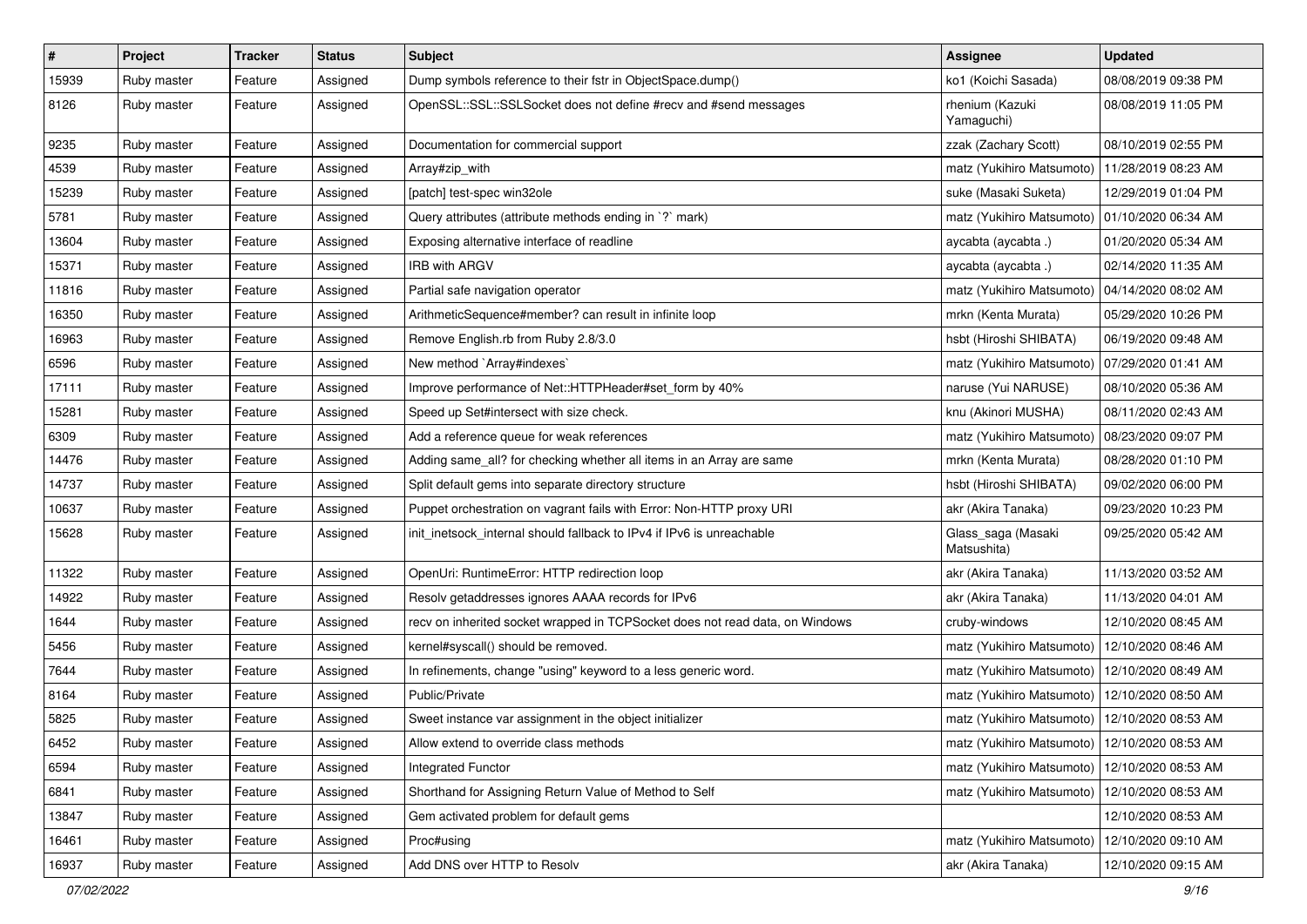| $\vert$ # | Project     | <b>Tracker</b> | <b>Status</b> | <b>Subject</b>                                                                                                    | Assignee                            | <b>Updated</b>      |
|-----------|-------------|----------------|---------------|-------------------------------------------------------------------------------------------------------------------|-------------------------------------|---------------------|
| 6810      | Ruby master | Feature        | Assigned      | module A::B; end` is not equivalent to `module A; module B; end; end` with respect to constant`<br>lookup (scope) | matz (Yukihiro Matsumoto)           | 12/10/2020 09:22 AM |
| 8948      | Ruby master | Feature        | Assigned      | Frozen regex                                                                                                      | matz (Yukihiro Matsumoto)           | 12/20/2020 07:15 PM |
| 17291     | Ruby master | Feature        | Assigned      | Optimize __send__ call                                                                                            | matz (Yukihiro Matsumoto)           | 01/12/2021 05:47 AM |
| 7394      | Ruby master | Feature        | Assigned      | Enumerable#find ifnone parameter could be non-callable                                                            | nobu (Nobuyoshi Nakada)             | 02/10/2021 09:32 AM |
| 17593     | Ruby master | Feature        | Assigned      | load iseg eval should override the ISeg path                                                                      | ko1 (Koichi Sasada)                 | 02/16/2021 08:27 AM |
| 17638     | Ruby master | Feature        | Assigned      | Support backtracing with the libbacktrace library                                                                 | naruse (Yui NARUSE)                 | 03/05/2021 03:40 PM |
| 12543     | Ruby master | Feature        | Assigned      | explicit tail call syntax: foo() then return                                                                      | matz (Yukihiro Matsumoto)           | 04/18/2021 03:02 PM |
| 8460      | Ruby master | Feature        | Assigned      | PATCH: optparse: add keep_unknown option                                                                          | nobu (Nobuyoshi Nakada)             | 05/27/2021 10:07 PM |
| 13129     | Ruby master | Feature        | Assigned      | Refinements cannot refine method_missing and respond_to_missing?                                                  | matz (Yukihiro Matsumoto)           | 07/03/2021 10:45 PM |
| 14901     | Ruby master | Feature        | Assigned      | [PATCH] do not block SIGCHLD in normal Ruby Threads                                                               | normalperson (Eric Wong)            | 07/19/2021 05:23 AM |
| 17297     | Ruby master | Feature        | Assigned      | Feature: Introduce Pathname.mktmpdir                                                                              | akr (Akira Tanaka)                  | 08/30/2021 06:51 AM |
| 17296     | Ruby master | Feature        | Assigned      | Feature: Pathname#chmod use FileUtils.chmod instead of File                                                       | akr (Akira Tanaka)                  | 08/30/2021 06:51 AM |
| 17294     | Ruby master | Feature        | Assigned      | Feature: Allow method chaining with Pathname#mkpath Pathname#rmtree                                               | akr (Akira Tanaka)                  | 08/30/2021 06:52 AM |
| 17355     | Ruby master | Feature        | Assigned      | Using same set of names in or-patterns (pattern matching with $Foo(x)   Bar(x)$ )                                 | ktsj (Kazuki Tsujimoto)             | 09/13/2021 09:11 AM |
| 17295     | Ruby master | Feature        | Assigned      | Feature: Create a directory and file with Pathname#touch                                                          | akr (Akira Tanaka)                  | 09/28/2021 01:20 AM |
| 17339     | Ruby master | Feature        | Assigned      | Semantic grouping with BigDecimal#to_s                                                                            | mrkn (Kenta Murata)                 | 12/20/2021 12:39 PM |
| 6308      | Ruby master | Feature        | Assigned      | Eliminate delegation from WeakRef                                                                                 | matz (Yukihiro Matsumoto)           | 12/23/2021 11:40 PM |
| 8263      | Ruby master | Feature        | Assigned      | Support discovering yield state of individual Fibers                                                              | ko1 (Koichi Sasada)                 | 12/23/2021 11:40 PM |
| 8271      | Ruby master | Feature        | Assigned      | Proposal for moving to a more visible, formal process for feature requests                                        | matz (Yukihiro Matsumoto)           | 12/23/2021 11:40 PM |
| 9023      | Ruby master | Feature        | Assigned      | Array#tail                                                                                                        | matz (Yukihiro Matsumoto)           | 12/23/2021 11:40 PM |
| 12020     | Ruby master | Feature        | Assigned      | Documenting Ruby memory model                                                                                     | ko1 (Koichi Sasada)                 | 12/23/2021 11:40 PM |
| 18450     | Ruby master | Feature        | Assigned      | Force break in prettyprint                                                                                        | akr (Akira Tanaka)                  | 12/29/2021 02:02 PM |
| 18459     | Ruby master | Feature        | Assigned      | IRB autocomplete dropdown colour options                                                                          | aycabta (aycabta.)                  | 01/05/2022 02:15 AM |
| 18408     | Ruby master | Feature        | Assigned      | Allow pattern match to set instance variables                                                                     | ktsj (Kazuki Tsujimoto)             | 01/26/2022 07:07 PM |
| 18571     | Ruby master | Feature        | Assigned      | Removed the bundled sources from release package after Ruby 3.2                                                   | hsbt (Hiroshi SHIBATA)              | 03/28/2022 06:23 AM |
| 17363     | Ruby master | Feature        | Assigned      | Timeouts                                                                                                          | ko1 (Koichi Sasada)                 | 05/14/2022 09:06 AM |
| 18773     | Ruby master | Feature        | Assigned      | deconstruct to receive a range                                                                                    | ktsj (Kazuki Tsujimoto)             | 06/24/2022 07:21 AM |
| 7981      | Ruby master | Feature        | Open          | ruby does not respect --                                                                                          |                                     | 02/28/2013 02:49 PM |
| 8184      | Ruby master | Feature        | Open          | Avoid the creation of meaningless ranges (nil, false, true)                                                       |                                     | 03/29/2013 11:16 PM |
| 8232      | Ruby master | Feature        | Open          | Rudiments of abstract algebra in Ruby                                                                             | matz (Yukihiro Matsumoto)           | 04/09/2013 01:47 AM |
| 8223      | Ruby master | Feature        | Open          | Make Matrix more omnivorous.                                                                                      | marcandre (Marc-Andre<br>Lafortune) | 04/09/2013 03:42 AM |
| 8321      | Ruby master | Feature        | Open          | Ripper: I would like coordinates for keywords                                                                     |                                     | 05/10/2013 07:01 PM |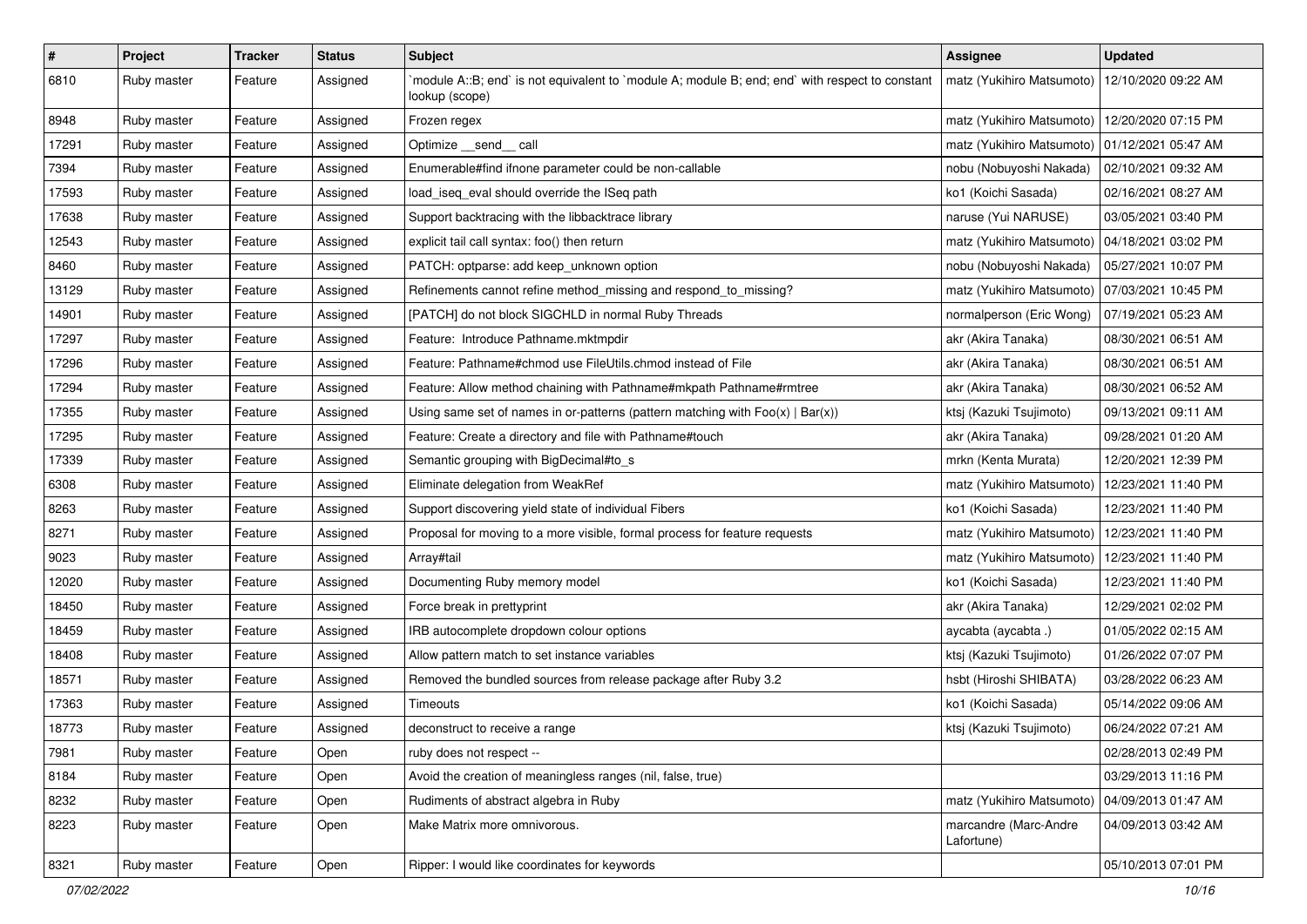| $\vert$ # | Project     | <b>Tracker</b> | <b>Status</b> | Subject                                                                                   | <b>Assignee</b>           | <b>Updated</b>      |
|-----------|-------------|----------------|---------------|-------------------------------------------------------------------------------------------|---------------------------|---------------------|
| 8404      | Ruby master | Feature        | Open          | virtual, hooked or read only global variabels for ruby only code too                      |                           | 05/14/2013 09:19 PM |
| 8452      | Ruby master | Feature        | Open          | Kernel#otherwise to rewrite code like (obj    default_obj).do_smth                        |                           | 05/26/2013 08:41 PM |
| 8449      | Ruby master | Feature        | Open          | Array#ary_plus always returns an array                                                    | nobu (Nobuyoshi Nakada)   | 06/02/2013 04:23 PM |
| 8478      | Ruby master | Feature        | Open          | The hash returned by Enumerable#group_by should have an empty array for its default value | matz (Yukihiro Matsumoto) | 06/04/2013 03:56 PM |
| 8494      | Ruby master | Feature        | Open          | Safe method for defensive copies. alternative to 'dup'                                    |                           | 06/05/2013 04:26 PM |
| 8506      | Ruby master | Feature        | Open          | Object#iter_for / Object#to_iter                                                          |                           | 06/10/2013 05:21 PM |
| 8598      | Ruby master | Feature        | Open          | Expose information whether a timezone offset has been explicitly set on DateTime object   |                           | 07/03/2013 08:27 PM |
| 8614      | Ruby master | Feature        | Open          | Object#singleton_class with a block                                                       |                           | 07/12/2013 10:14 AM |
| 8688      | Ruby master | Feature        | Open          | #sprintf should accept strings as keys                                                    |                           | 07/26/2013 02:33 AM |
| 8714      | Ruby master | Feature        | Open          | Non-interpolated regular expression literal                                               |                           | 08/02/2013 08:00 PM |
| 8663      | Ruby master | Feature        | Open          | Officialy alias ArgumentError to ArgError                                                 | matz (Yukihiro Matsumoto) | 08/09/2013 07:42 PM |
| 8786      | Ruby master | Feature        | Open          | Process.clock_gettime(:realtime)                                                          |                           | 08/15/2013 10:33 PM |
| 8827      | Ruby master | Feature        | Open          | A method that flips the receiver and the first argument                                   |                           | 08/29/2013 05:59 AM |
| 8862      | Ruby master | Feature        | Open          | getoptlong to accept user-provided commandline                                            |                           | 09/04/2013 09:53 PM |
| 8967      | Ruby master | Feature        | Open          | add uninclude and unextend method                                                         |                           | 09/30/2013 02:18 PM |
| 9070      | Ruby master | Feature        | Open          | Introduce `---` as synonym of `end` keyword                                               | matz (Yukihiro Matsumoto) | 11/02/2013 03:23 AM |
| 9095      | Ruby master | Feature        | Open          | Allow `Symbol#to_proc` to take arguments                                                  |                           | 11/10/2013 04:25 AM |
| 9111      | Ruby master | Feature        | Open          | Encoding-free String comparison                                                           |                           | 11/21/2013 04:35 PM |
| 9174      | Ruby master | Feature        | Open          | value receiving block for Hash#has_key?                                                   |                           | 11/29/2013 06:33 AM |
| 9260      | Ruby master | Feature        | Open          | make FileUtils.rm_rf raise on errors                                                      |                           | 12/19/2013 12:27 AM |
| 9445      | Ruby master | Feature        | Open          | Support emitting 1.9 Symbol keyword Hash syntax when pretty printing Hashes               |                           | 01/24/2014 06:01 AM |
| 9522      | Ruby master | Feature        | Open          | Float("NaN"), Float("Infinity")                                                           |                           | 02/16/2014 05:36 AM |
| 9553      | Ruby master | Feature        | Open          | Make argument validation routine of a method an object                                    |                           | 02/22/2014 07:58 AM |
| 9556      | Ruby master | Feature        | Open          | Add HTTP#get block functionality to HTTP.get                                              |                           | 02/23/2014 05:53 AM |
| 9527      | Ruby master | Feature        | Open          | make Net::HTTP.get_print not only to \$stdout but to an IO as a parameter                 |                           | 02/23/2014 06:04 AM |
| 9585      | Ruby master | Feature        | Open          | Add Object#in? to make ruby easier to read                                                |                           | 03/15/2014 04:49 PM |
| 9667      | Ruby master | Feature        | Open          | Optimization of FILE and dir                                                              |                           | 03/25/2014 04:48 AM |
| 9557      | Ruby master | Feature        | Open          | Enumerator#next and Enumerator#peek with argument                                         |                           | 04/11/2014 07:00 PM |
| 9784      | Ruby master | Feature        | Open          | Alias URI#merge to URI#join                                                               |                           | 04/29/2014 05:42 AM |
| 9807      | Ruby master | Feature        | Open          | String.new with block                                                                     |                           | 05/07/2014 05:54 AM |
| 9853      | Ruby master | Feature        | Open          | Please consider quoted generation of hash like in %h( foo bar bee blaa)                   |                           | 05/19/2014 04:43 PM |
| 9871      | Ruby master | Feature        | Open          | load a ruby library which doesn't have extension                                          |                           | 05/28/2014 10:07 AM |
| 9887      | Ruby master | Feature        | Open          | Add uninclude please                                                                      |                           | 05/31/2014 01:33 PM |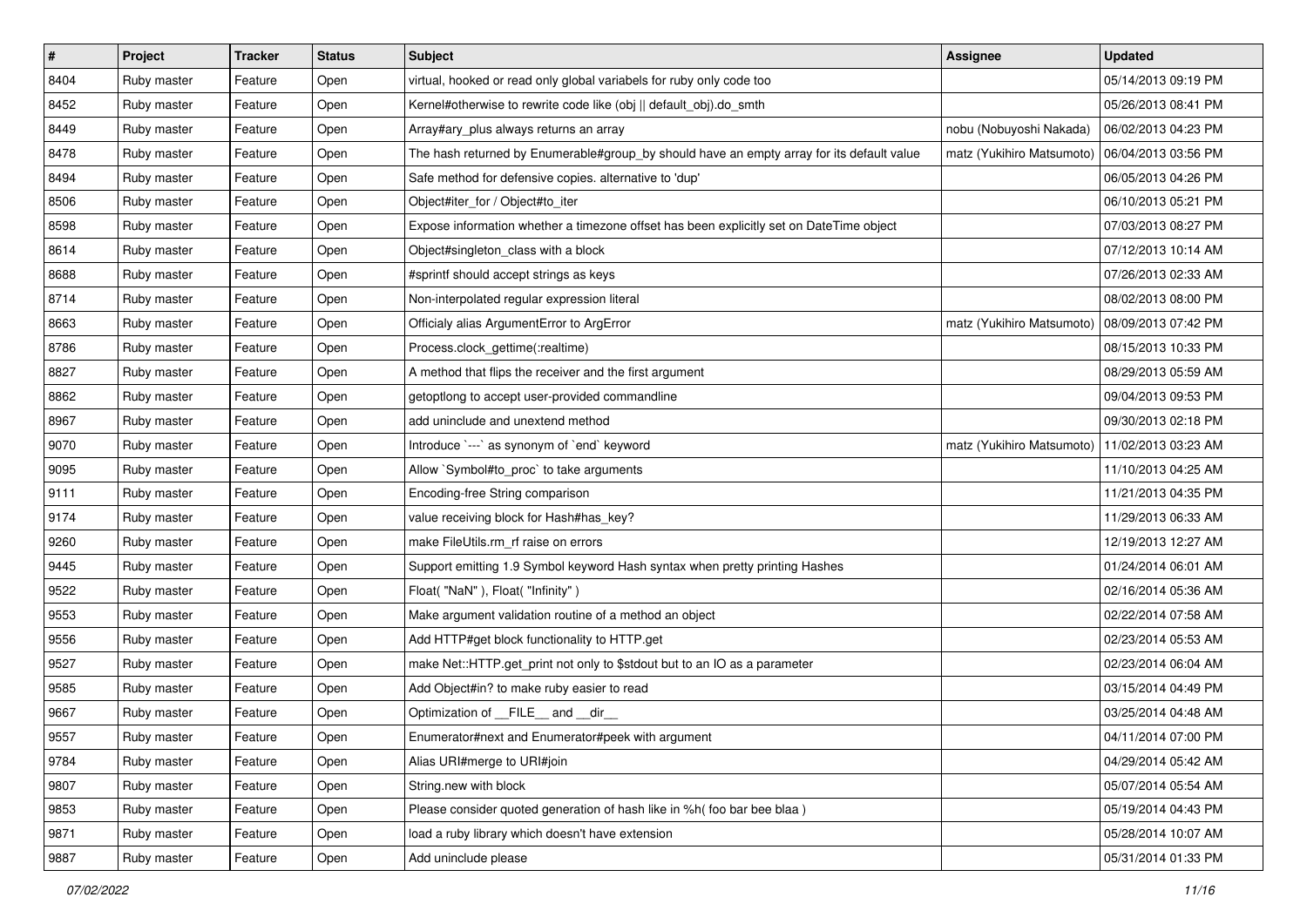| $\vert$ # | Project     | <b>Tracker</b> | <b>Status</b> | Subject                                                                                      | <b>Assignee</b>           | <b>Updated</b>      |
|-----------|-------------|----------------|---------------|----------------------------------------------------------------------------------------------|---------------------------|---------------------|
| 9909      | Ruby master | Feature        | Open          | why shouldn't constant lookup check the nesting of module's name                             |                           | 06/07/2014 02:18 AM |
| 9929      | Ruby master | Feature        | Open          | add with_default method to Hash                                                              |                           | 06/11/2014 12:08 AM |
| 9953      | Ruby master | Feature        | Open          | set_trace_func values which could be frozen or symbols                                       |                           | 06/19/2014 10:44 PM |
| 10000     | Ruby master | Feature        | Open          | format width and precision with symbol hash                                                  |                           | 07/01/2014 01:25 AM |
| 10051     | Ruby master | Feature        | Open          | nbsp isn't remove with trim                                                                  |                           | 07/17/2014 08:02 AM |
| 10176     | Ruby master | Feature        | Open          | Document how to perform net/http calls in parallel                                           |                           | 08/27/2014 10:46 PM |
| 10215     | Ruby master | Feature        | Open          | prohibit subclassing for classes without allocator in Ruby                                   |                           | 09/08/2014 07:29 AM |
| 10177     | Ruby master | Feature        | Open          | Hash#has_key? and Hash#has_value? should be deprecated                                       |                           | 09/19/2014 06:01 PM |
| 8366      | Ruby master | Feature        | Open          | Exception.message take time to execute depending on the instance variables                   |                           | 09/22/2014 06:41 AM |
| 10305     | Ruby master | Feature        | Open          | Method for resolving all autoload statements / Add warning on autoload when used with chroot |                           | 09/29/2014 02:05 PM |
| 10308     | Ruby master | Feature        | Open          | Pipes in Ruby                                                                                |                           | 09/30/2014 11:21 PM |
| 10331     | Ruby master | Feature        | Open          | String#to_r to recognize negative denominators                                               |                           | 10/06/2014 02:44 PM |
| 10332     | Ruby master | Feature        | Open          | Rational literal for mixed fractions                                                         |                           | 10/06/2014 02:55 PM |
| 10343     | Ruby master | Feature        | Open          | Postfix notations for `when` and `else` inside `case` statement                              |                           | 10/08/2014 05:25 PM |
| 10366     | Ruby master | Feature        | Open          | New inspection form for rational                                                             |                           | 10/11/2014 12:50 AM |
| 10327     | Ruby master | Feature        | Open          | Bool/False/True module for '==='                                                             |                           | 10/15/2014 02:42 PM |
| 10404     | Ruby master | Feature        | Open          | Allow individual finalizers to be removed with ObjectSpace.undefine_finalizer                | matz (Yukihiro Matsumoto) | 10/20/2014 08:14 AM |
| 10425     | Ruby master | Feature        | Open          | A predicate method to tell if a number is near another                                       |                           | 10/26/2014 01:47 AM |
| 10391     | Ruby master | Feature        | Open          | Provide %eISO-8859-1'string \xAA literal' string literals with explicit encoding             |                           | 10/28/2014 10:27 AM |
| 10455     | Ruby master | Feature        | Open          | [PATCH 0/n] Combine interface for creating new matrix                                        |                           | 10/29/2014 10:17 PM |
| 10474     | Ruby master | Feature        | Open          | [PATCH 1/1] Refactoring math.c (Combined some macros into one macro)                         |                           | 11/10/2014 10:29 PM |
| 10175     | Ruby master | Feature        | Open          | There's no reason to prefer Proc.new over Kernel#proc anymore                                |                           | 11/10/2014 11:07 PM |
| 10386     | Ruby master | Feature        | Open          | [PATCH 3/3] There is little possibility of using m_sqrt at complex.c                         |                           | 11/10/2014 11:10 PM |
| 10505     | Ruby master | Feature        | Open          | [PATCH 2/n] DDDDDDDD./Object#eql? with block. (ja/en)                                        |                           | 11/13/2014 05:52 PM |
| 10426     | Ruby master | Feature        | Open          | A predicate to express congruence                                                            |                           | 11/14/2014 02:11 AM |
| 10552     | Ruby master | Feature        | Open          | [PATCH] Add Enumerable#frequencies and Enumerable#relative_frequencies                       |                           | 11/30/2014 11:56 AM |
| 8566      | Ruby master | Feature        | Open          | [PATCH] Allow to configure additional preludes                                               |                           | 12/10/2014 01:13 PM |
| 10589     | Ruby master | Feature        | Open          | [TracePoint API] Make THREAD_{BEGIN, END} events return some context information             |                           | 12/11/2014 04:27 PM |
| 10574     | Ruby master | Feature        | Open          | Add String#Ichomp and String.Ichomp!                                                         | matz (Yukihiro Matsumoto) | 12/15/2014 04:34 PM |
| 10645     | Ruby master | Feature        | Open          | Consider adding support of .first to MatchData object like MatchData[0]                      |                           | 12/25/2014 06:50 AM |
| 10683     | Ruby master | Feature        | Open          | fix inconsistent behavior of Kernel.Hash()                                                   |                           | 01/02/2015 06:00 AM |
| 10663     | Ruby master | Feature        | Open          | Consider adding support for String input to File. methods                                    |                           | 01/05/2015 12:47 AM |
| 10701     | Ruby master | Feature        | Open          | Class: Array 2 New methods                                                                   |                           | 01/08/2015 07:21 AM |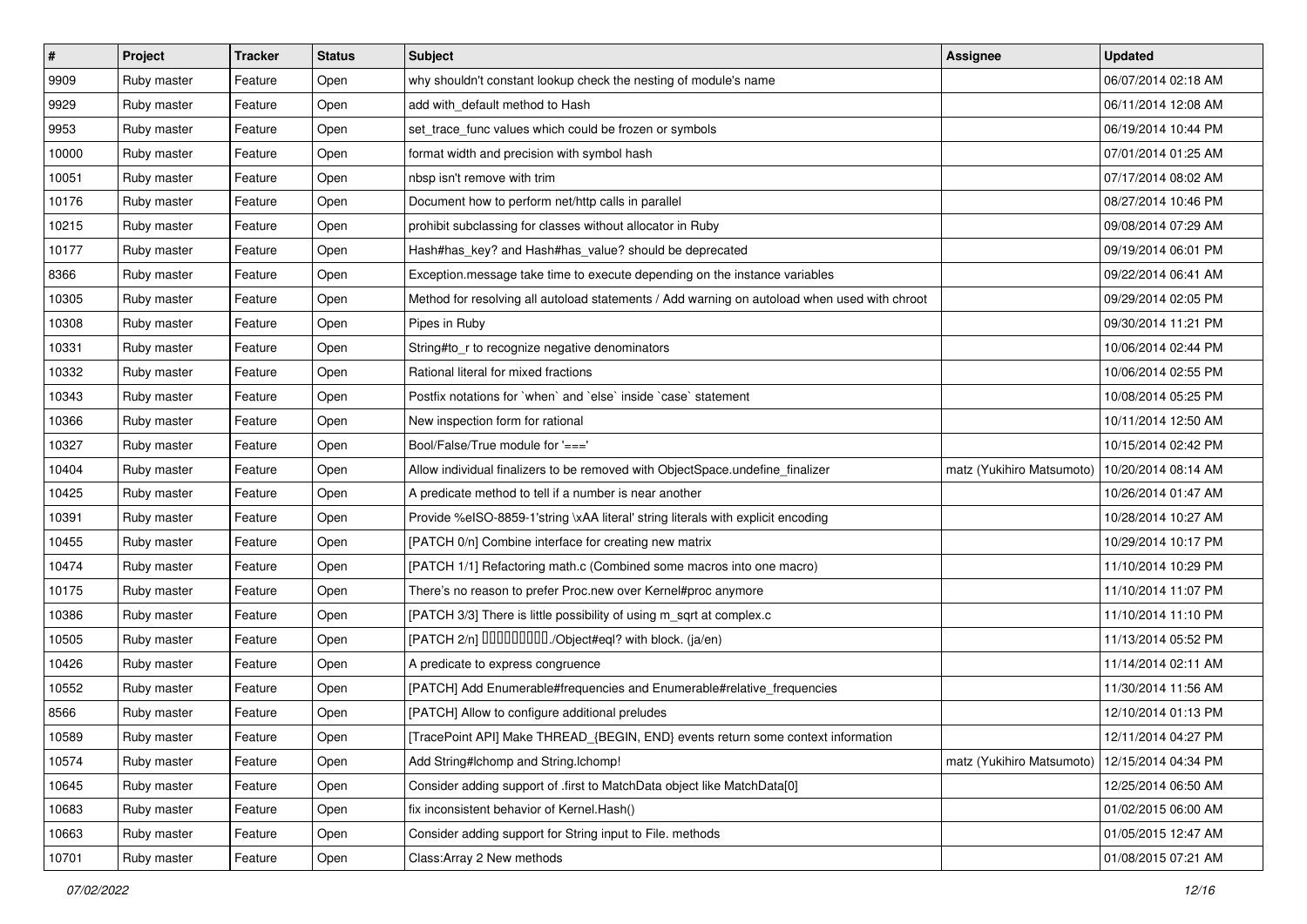| $\vert$ # | Project     | <b>Tracker</b> | <b>Status</b> | Subject                                                                                                               | <b>Assignee</b>           | <b>Updated</b>      |
|-----------|-------------|----------------|---------------|-----------------------------------------------------------------------------------------------------------------------|---------------------------|---------------------|
| 10729     | Ruby master | Feature        | Open          | Array method to subtract in place                                                                                     |                           | 01/11/2015 02:29 PM |
| 10728     | Ruby master | Feature        | Open          | Warning for Fixnum#size to use RbConfig::SIZEOF['long']                                                               |                           | 01/11/2015 04:23 PM |
| 10770     | Ruby master | Feature        | Open          | chr and ord behavior for ill-formed byte sequences and surrogate code points                                          |                           | 01/22/2015 10:19 AM |
| 10255     | Ruby master | Feature        | Open          | Math.log: check domain of base argument                                                                               |                           | 01/27/2015 02:32 AM |
| 10726     | Ruby master | Feature        | Open          | [PATCH 4/4] * New methods: Set#power                                                                                  |                           | 01/28/2015 07:48 AM |
| 8564      | Ruby master | Feature        | Open          | Extend Module#attr methods                                                                                            |                           | 02/05/2015 07:39 PM |
| 10851     | Ruby master | Feature        | Open          | Introduce Regexp#fetch                                                                                                |                           | 02/13/2015 11:15 AM |
| 10879     | Ruby master | Feature        | Open          | UnboundMethod#to_proc                                                                                                 |                           | 02/21/2015 07:56 PM |
| 10869     | Ruby master | Feature        | Open          | Add support for option to pre-compile Ruby files                                                                      |                           | 02/23/2015 11:08 AM |
| 10882     | Ruby master | Feature        | Open          | Provide Levenshtein distance implementation as part of stdlib                                                         |                           | 02/26/2015 03:56 PM |
| 10927     | Ruby master | Feature        | Open          | [PATCH] Add default empty string to string replacements                                                               |                           | 03/04/2015 10:49 AM |
| 10863     | Ruby master | Feature        | Open          | allow protected class methods to be callable from instance methods                                                    |                           | 04/01/2015 06:11 PM |
| 10152     | Ruby master | Feature        | Open          | String#strip doesn't remove non-breaking space                                                                        |                           | 04/12/2015 07:36 PM |
| 11122     | Ruby master | Feature        | Open          | exception-free non-blocking Queue/SizedQueue operations                                                               | matz (Yukihiro Matsumoto) | 05/06/2015 08:53 PM |
| 9725      | Ruby master | Feature        | Open          | Do not inspect NameError target object unless verbose                                                                 |                           | 05/08/2015 02:18 AM |
| 11148     | Ruby master | Feature        | Open          | Add a way to require files, but not raise an exception when the file isn't found                                      |                           | 05/13/2015 05:57 PM |
| 10932     | Ruby master | Feature        | Open          | Enabling allocation tracing as early as possible                                                                      | ko1 (Koichi Sasada)       | 06/13/2015 07:54 AM |
| 11292     | Ruby master | Feature        | Open          | objspace: Dump type of special consts                                                                                 | tmm1 (Aman Karmani)       | 06/22/2015 04:22 AM |
| 11299     | Ruby master | Feature        | Open          | [PATCH] use Array instead of custom struct for generic ivars                                                          | normalperson (Eric Wong)  | 06/24/2015 12:38 AM |
| 11305     | Ruby master | Feature        | Open          | [ipaddr] include the IP address in question within the InvalidAddressError exception message                          |                           | 06/25/2015 04:25 AM |
| 11307     | Ruby master | Feature        | Open          | exception-free non-blocking Queue#pop                                                                                 | matz (Yukihiro Matsumoto) | 06/25/2015 11:06 PM |
| 11315     | Ruby master | Feature        | Open          | [PATCH] Add Array#^ for parity with other set-like operations.                                                        |                           | 06/29/2015 05:05 AM |
| 10585     | Ruby master | Feature        | Open          | struct: speedup struct.attr = $v$ for first 10 attributes and struct[:attr] for big structs                           |                           | 06/30/2015 08:18 PM |
| 11312     | Ruby master | Feature        | Open          | Add Resolv::DNS::Resource::IN::SPF                                                                                    | akr (Akira Tanaka)        | 07/01/2015 03:26 AM |
| 11309     | Ruby master | Feature        | Open          | Iterator over string matches                                                                                          |                           | 07/01/2015 08:35 AM |
| 11323     | Ruby master | Feature        | Open          | Documentation update on how uniq works / guarantee of order                                                           |                           | 07/02/2015 03:34 AM |
| 9918      | Ruby master | Feature        | Open          | Exception#cause should be shown in output and #inspect                                                                |                           | 07/13/2015 02:32 PM |
| 11347     | Ruby master | Feature        | Open          | Errors with cause not reported properly to console                                                                    |                           | 07/15/2015 04:39 PM |
| 10949     | Ruby master | Feature        | Open          | Time is WB unprotected                                                                                                |                           | 07/23/2015 05:55 PM |
| 11429     | Ruby master | Feature        | Open          | Local variable assignment via regex ===                                                                               |                           | 08/10/2015 11:26 PM |
| 11390     | Ruby master | Feature        | Open          | Allow symbols starting with numbers                                                                                   | matz (Yukihiro Matsumoto) | 08/14/2015 05:23 AM |
| 11446     | Ruby master | Feature        | Open          | Possible work around for the requirement to supplying arguments like this: .map(&:method,<br><arguments>)</arguments> |                           | 08/14/2015 04:40 PM |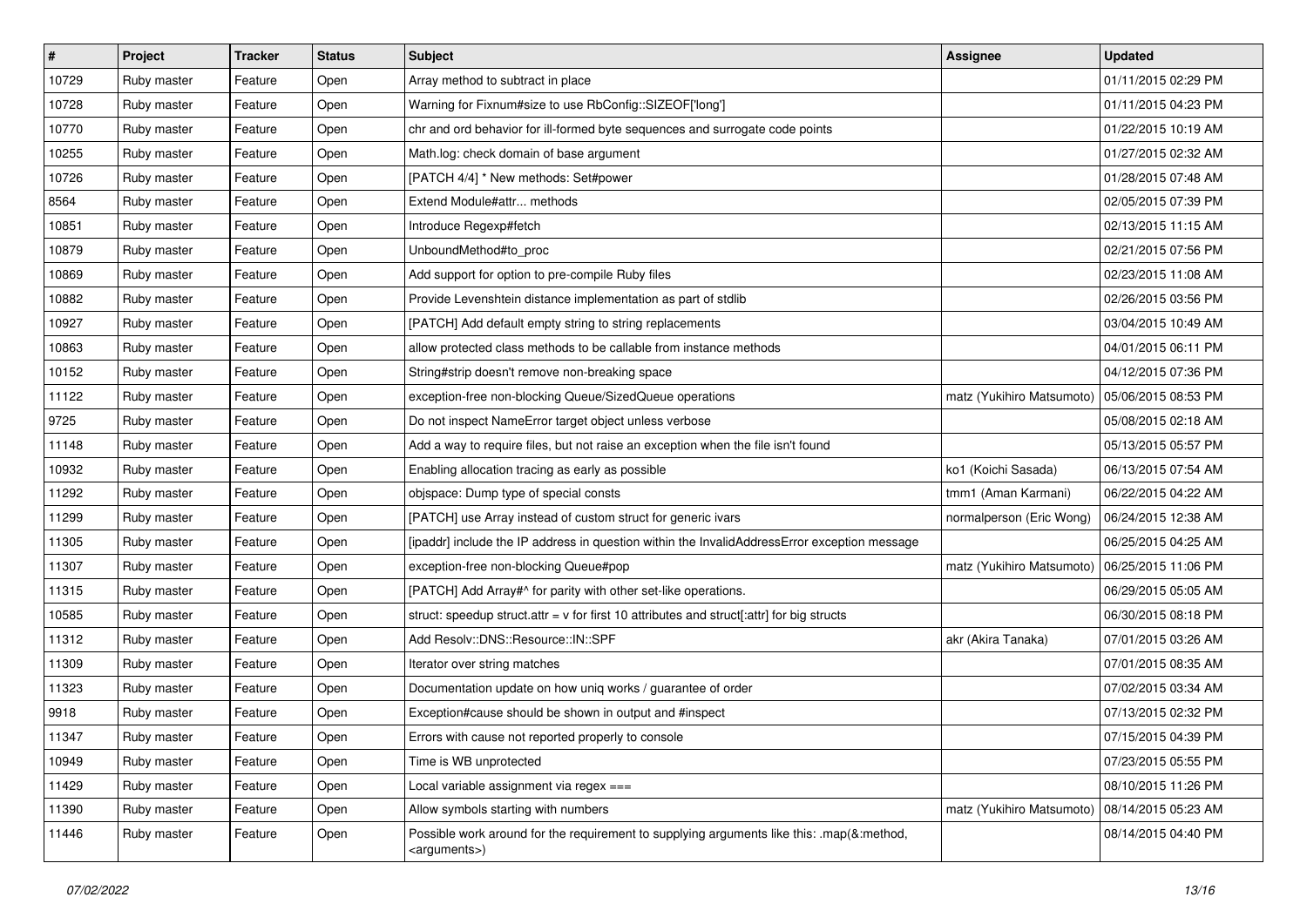| #     | Project     | <b>Tracker</b> | <b>Status</b> | <b>Subject</b>                                                                                                                             | <b>Assignee</b>           | <b>Updated</b>      |
|-------|-------------|----------------|---------------|--------------------------------------------------------------------------------------------------------------------------------------------|---------------------------|---------------------|
| 11475 | Ruby master | Feature        | Open          | <b>AST</b> transforms                                                                                                                      |                           | 08/21/2015 11:14 AM |
| 8437  | Ruby master | Feature        | Open          | custom operators, unicode                                                                                                                  |                           | 08/30/2015 03:05 AM |
| 11507 | Ruby master | Feature        | Open          | Net::HTTP should use TCP_CORK or TCP_NOPUSH to avoid fragmenting packets                                                                   |                           | 09/04/2015 09:47 AM |
| 10179 | Ruby master | Feature        | Open          | Net::HTTP::Get.new("https://google.com").basic_auth(user_name, password) should throw<br>exception stating the need to set use_ssl to true |                           | 09/13/2015 03:25 AM |
| 9613  | Ruby master | Feature        | Open          | Warn about unsafe ossl ciphers                                                                                                             |                           | 09/13/2015 03:27 AM |
| 10519 | Ruby master | Feature        | Open          | <b>TLS Renegotiation</b>                                                                                                                   |                           | 09/13/2015 03:29 AM |
| 11518 | Ruby master | Feature        | Open          | Queue enhancement - promote! and promote_all!                                                                                              | matz (Yukihiro Matsumoto) | 09/17/2015 08:40 PM |
| 11517 | Ruby master | Feature        | Open          | Queue enhancement - conditional pop                                                                                                        | matz (Yukihiro Matsumoto) | 09/17/2015 09:02 PM |
| 11577 | Ruby master | Feature        | Open          | Add encodeURIComponent compatible API for URI                                                                                              |                           | 10/09/2015 01:40 PM |
| 11583 | Ruby master | Feature        | Open          | Add File#unlink                                                                                                                            |                           | 10/12/2015 05:40 AM |
| 11597 | Ruby master | Feature        | Open          | Add Linux-specific setfsuid(2)/setfsgid(2)                                                                                                 |                           | 10/15/2015 10:08 PM |
| 11415 | Ruby master | Feature        | Open          | autoload with a Proc                                                                                                                       |                           | 10/21/2015 08:38 PM |
| 10181 | Ruby master | Feature        | Open          | New method File.openat()                                                                                                                   |                           | 10/22/2015 12:12 PM |
| 11629 | Ruby master | Feature        | Open          | Implement Enhanced Mail System Status Codes (rfc1893)                                                                                      |                           | 10/28/2015 10:38 AM |
| 11634 | Ruby master | Feature        | Open          | [PATCH] variable.c (rb global tbl): convert to id table                                                                                    |                           | 10/29/2015 08:11 PM |
| 11670 | Ruby master | Feature        | Open          | Show warning to make nested def obsolete                                                                                                   | nobu (Nobuyoshi Nakada)   | 11/09/2015 07:40 AM |
| 11694 | Ruby master | Feature        | Open          | Numeric#nonpositive?, nonnegative?                                                                                                         |                           | 11/16/2015 12:56 AM |
| 11700 | Ruby master | Feature        | Open          | positive flags for reverse lookup to socket                                                                                                |                           | 11/17/2015 02:48 AM |
| 11710 | Ruby master | Feature        | Open          | [PATCH] Replace Set#merge with Set#merge! and make Set#merge non-mutating.                                                                 | knu (Akinori MUSHA)       | 11/18/2015 07:28 PM |
| 11723 | Ruby master | Feature        | Open          | CGI library should give access to raw request body                                                                                         |                           | 11/20/2015 07:06 PM |
| 11630 | Ruby master | Feature        | Open          | possibility to serialize Proc or Lambda                                                                                                    |                           | 11/23/2015 01:34 PM |
| 11599 | Ruby master | Feature        | Open          | Dump entries of hash in ObjectSpace                                                                                                        | tmm1 (Aman Karmani)       | 11/24/2015 05:52 PM |
| 11588 | Ruby master | Feature        | Open          | Implement structured warnings                                                                                                              |                           | 12/06/2015 08:48 PM |
| 11786 | Ruby master | Feature        | Open          | [PATCH] micro-optimize case dispatch even harder                                                                                           |                           | 12/09/2015 09:58 AM |
| 11781 | Ruby master | Feature        | Open          | Would it be possible to alias .prepend() towards .unshift() for class Array by default?                                                    |                           | 12/09/2015 12:46 PM |
| 11796 | Ruby master | Feature        | Open          | [PATCH] Refactor reduce call get_stat()                                                                                                    |                           | 12/09/2015 02:33 PM |
| 11690 | Ruby master | Feature        | Open          | Update Hash during multiple assignment                                                                                                     |                           | 12/10/2015 12:26 PM |
| 8544  | Ruby master | Feature        | Open          | OpenURI should open 'file://' URIs                                                                                                         |                           | 12/12/2015 04:30 PM |
| 11817 | Ruby master | Feature        | Open          | map.parallel                                                                                                                               |                           | 12/15/2015 04:28 AM |
| 10251 | Ruby master | Feature        | Open          | URI: Support wildcards (globbing) in no_proxy                                                                                              |                           | 12/16/2015 05:22 AM |
| 10168 | Ruby master | Feature        | Open          | Native Object#inspect method should single quote strings that don't need to be double quoted                                               |                           | 01/01/2016 08:27 PM |
| 11939 | Ruby master | Feature        | Open          | Syntax sugar to apply a method replace a variable                                                                                          |                           | 01/04/2016 09:49 AM |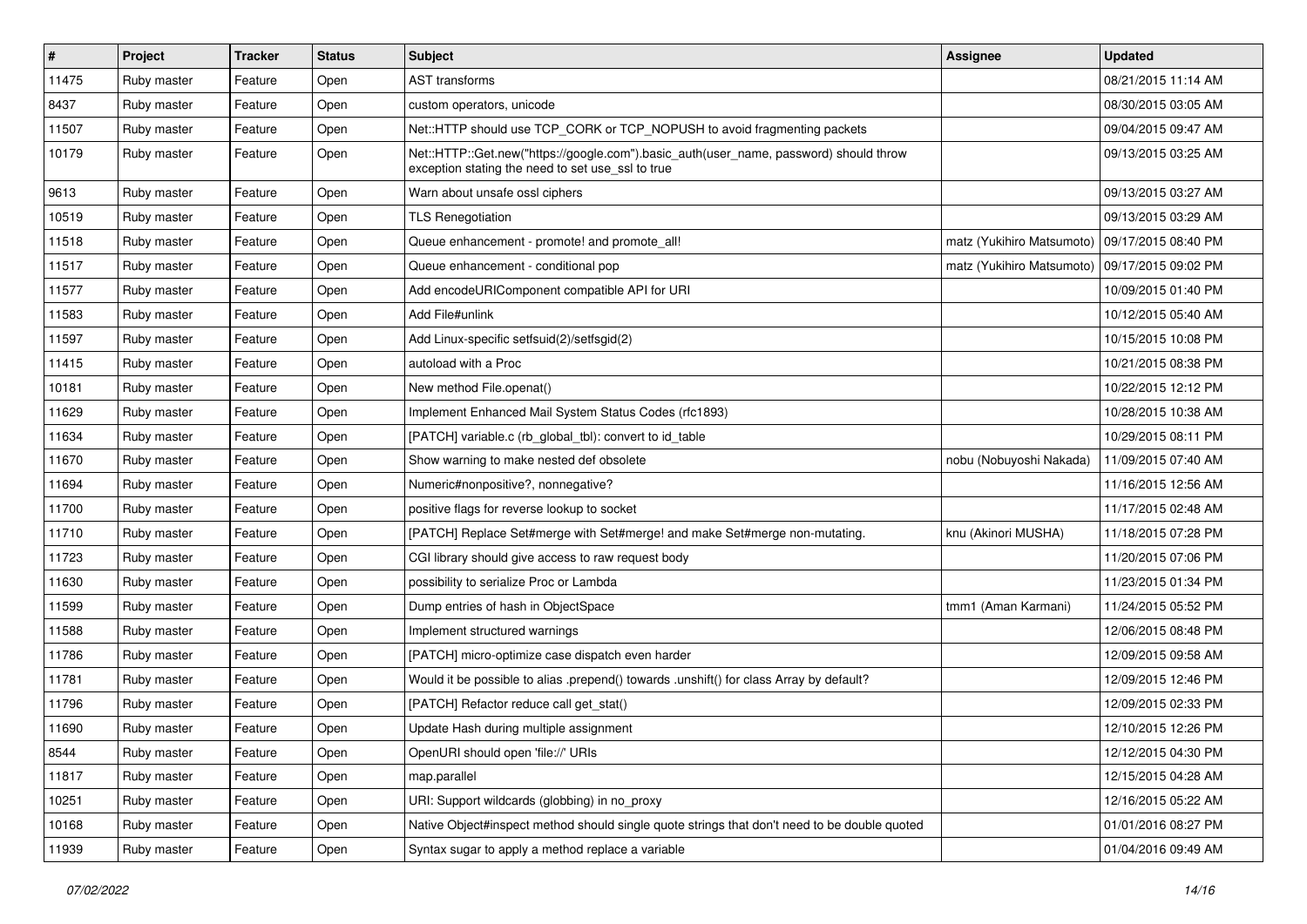| $\vert$ # | Project     | <b>Tracker</b> | <b>Status</b> | Subject                                                                                         | Assignee                  | <b>Updated</b>      |
|-----------|-------------|----------------|---------------|-------------------------------------------------------------------------------------------------|---------------------------|---------------------|
| 11987     | Ruby master | Feature        | Open          | daemons can't show the backtrace of rb_bug                                                      |                           | 01/13/2016 10:58 AM |
| 11550     | Ruby master | Feature        | Open          | Current behaviour of super() is dangerous in the presence of more than one included<br>modules. |                           | 01/20/2016 08:44 AM |
| 12006     | Ruby master | Feature        | Open          | return IO object from IO#print, IO#puts, IO#close_read, IO#close_write,                         |                           | 01/21/2016 12:42 PM |
| 11100     | Ruby master | Feature        | Open          | Permit multiple captures with String[Regexp, ]                                                  |                           | 01/24/2016 08:42 AM |
| 12017     | Ruby master | Feature        | Open          | [PATCH] dedupe string keys from Marshal.load                                                    |                           | 01/25/2016 09:02 AM |
| 11181     | Ruby master | Feature        | Open          | Add a line directive to Ruby                                                                    | matz (Yukihiro Matsumoto) | 01/26/2016 02:04 AM |
| 12023     | Ruby master | Feature        | Open          | Allow ivars to be used as method arguments                                                      |                           | 01/27/2016 09:58 AM |
| 10658     | Ruby master | Feature        | Open          | ThreadGroup local variables                                                                     |                           | 01/28/2016 07:20 AM |
| 11917     | Ruby master | Feature        | Open          | Add Range#length as an alias for size                                                           |                           | 01/30/2016 07:01 AM |
| 12059     | Ruby master | Feature        | Open          | 'Array#single?', 'Hash#single?'                                                                 |                           | 02/10/2016 04:02 AM |
| 12041     | Ruby master | Feature        | Open          | Change the initializer of NameError to take a receiver as the third argument                    |                           | 02/12/2016 05:37 AM |
| 12064     | Ruby master | Feature        | Open          | Make creation of enc/unicode/casefold.h automatic again                                         | nobu (Nobuyoshi Nakada)   | 02/12/2016 06:13 AM |
| 10793     | Ruby master | Feature        | Open          | Infrastructure/Release-Management: Sign releases                                                |                           | 02/12/2016 09:20 PM |
| 12034     | Ruby master | Feature        | Open          | RegExp does not respect file encoding directive                                                 |                           | 02/13/2016 06:41 PM |
| 12083     | Ruby master | Feature        | Open          | \$_ and \$~ by Binding#local_variable_{get,set}                                                 |                           | 02/18/2016 04:35 AM |
| 11361     | Ruby master | Feature        | Open          | proposal for easy method to nil-guard for generated variable name.                              |                           | 02/21/2016 12:01 PM |
| 12114     | Ruby master | Feature        | Open          | \$VERBOSE = true is being ignored                                                               |                           | 02/26/2016 02:00 PM |
| 12113     | Ruby master | Feature        | Open          | Global method inside Delegator causes NameError                                                 |                           | 03/01/2016 01:58 AM |
| 12110     | Ruby master | Feature        | Open          | Create a method to avoid vacuous truth?                                                         |                           | 03/12/2016 08:01 AM |
| 12165     | Ruby master | Feature        | Open          | Hash#first, Hash#last                                                                           |                           | 03/12/2016 10:55 AM |
| 12141     | Ruby master | Feature        | Open          | send and __send_                                                                                |                           | 03/14/2016 01:32 AM |
| 12129     | Ruby master | Feature        | Open          | syntactic sugar for dynamic method dispatch `object_expression:method_name_expression(1,<br>2)  |                           | 03/14/2016 01:35 AM |
| 12134     | Ruby master | Feature        | Open          | Comparison between 'true' and 'false'                                                           |                           | 03/15/2016 12:41 PM |
| 12173     | Ruby master | Feature        | Open          | `Time#till_now`                                                                                 |                           | 03/16/2016 10:19 AM |
| 12094     | Ruby master | Feature        | Open          | parameterized property assignment: $o.prop(arg) = 1$                                            |                           | 03/17/2016 07:05 AM |
| 12116     | Ruby master | Feature        | Open          | Fixnum#divmod`, `Bignum#divmod` with multiple arguments                                         |                           | 03/21/2016 02:00 PM |
| 12214     | Ruby master | Feature        | Open          | Inconsistent behaviour and lack of warnings/errors when referencing duplicated variables        |                           | 03/24/2016 04:58 PM |
| 12211     | Ruby master | Feature        | Open          | introduce Date#first of month and Date#last of month                                            |                           | 03/26/2016 12:58 AM |
| 12247     | Ruby master | Feature        | Open          | accept multiple arguments at Array#delete                                                       |                           | 04/04/2016 10:16 PM |
| 12262     | Ruby master | Feature        | Open          | Anti-loop                                                                                       |                           | 04/09/2016 05:30 AM |
| 12272     | Ruby master | Feature        | Open          | Accepting HTML entity name in string literal                                                    |                           | 04/13/2016 05:16 AM |
| 12080     | Ruby master | Feature        | Open          | Enumerable#first, Array#last with block                                                         |                           | 04/20/2016 03:51 AM |